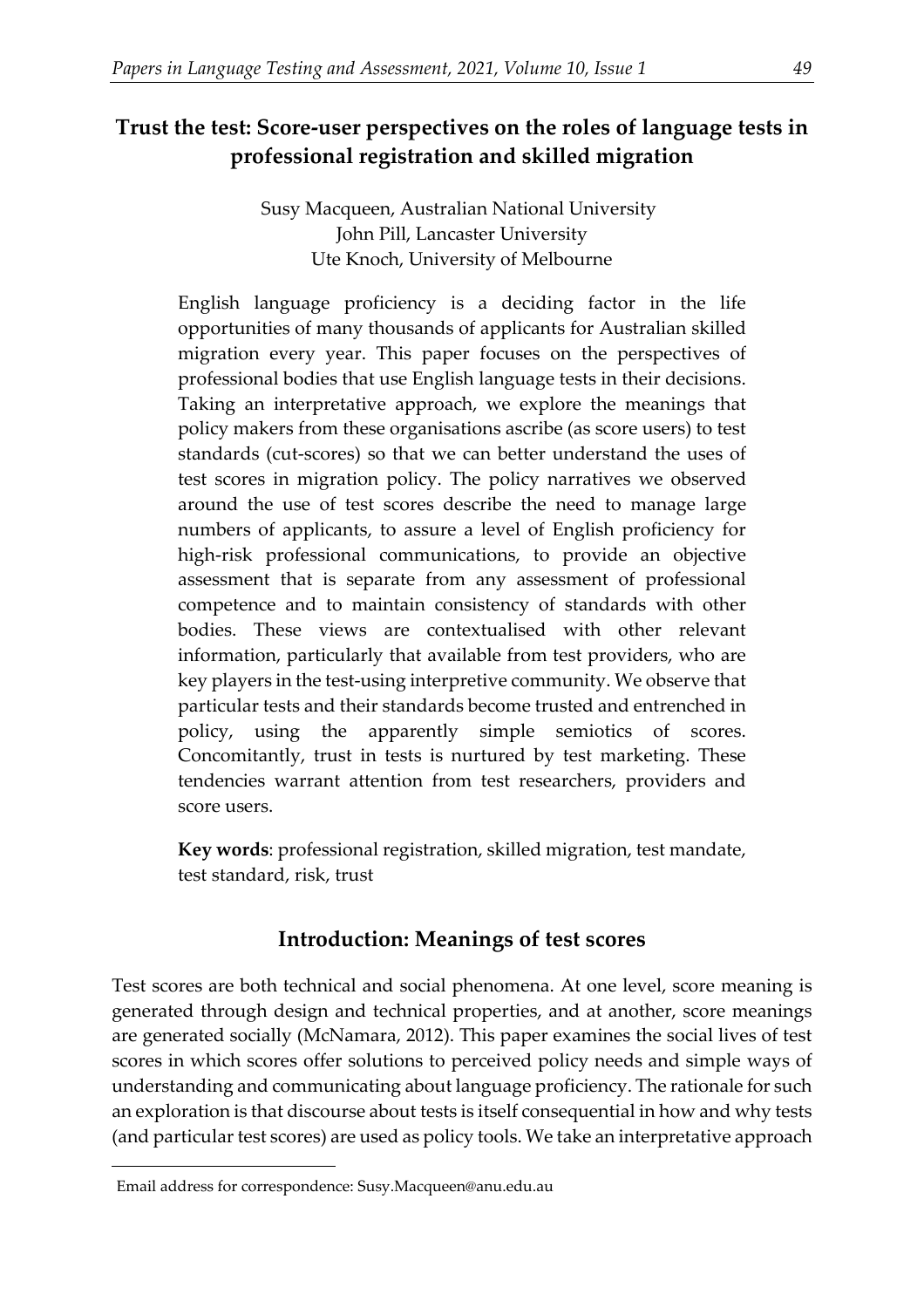to examine test use in a sociohistorical context commencing with the rise of commercial English language testing in Australian skilled migration.

#### **Context**

With the growth in numbers of students applying to study outside their home countries, English language tests were developed specifically to assess the readiness of international students to attend English-medium universities. Two well-established English language tests developed for this specific purpose are the International English Language Testing System (IELTS), used particularly in the UK and Australia, and the Test of English as a Foreign Language (TOEFL), used particularly in the USA. A precursor to IELTS was first administered in 1980 and the present version (with some amendments) has been in use since 1995. The TOEFL was first administered in 1964 and the predominant version in current use, the Internet-based Test (iBT), was introduced in 2005. Present-day versions of these tests provide scores for four components, namely, the "traditional" language macro-skills of listening, reading, writing and speaking. The tests use direct, performance tasks for writing and speaking, and involve test materials that seek to simulate real-world tasks related to college and university.

The perceived need for testing has continued to grow. For example, in order to gain control over human migration flows, a jurisdiction may prioritise language proficiency as an important aspect of the employability of incoming migrants (Fulcher, 2010). However, rather than this decision leading to the development of tests for this new purpose, it has generally been the case that existing tests have been repurposed, despite the possibility that the test might be inappropriate or unvalidated for its new use. Test providers tend to revise their public information about the kinds of organisations that "accept" the test, and the test enters new institutional and sociopolitical worlds. This has largely been the case in the Australian context, where, since the 1990s, the academic English language tests have done double duty at the gateway for tertiary study and skilled migration (see Frost & McNamara (2018) for a detailed overview of the use of tests for study and migration in Australia). The exception is the Occupational English Test (OET), which was purpose-built for health professionals (McNamara, 1990). While the use of academic English language tests for migration purposes may be practical, in that applicants who wish to migrate in order to study only have to do one test, it also allows the test purposes to merge in policy discourse and signals that they are viewed as interchangeable.

In Australia, major professional bodies, such as the Medical Board of Australia and Engineers Australia, are responsible for professional registration. In many cases, these bodies also act on behalf of the government as *assessing authorities* who assess the skills of applicants for *skilled migration* visas. Skilled migration is a migration category which applies only to defined *eligible skilled occupations* (e.g., telecommunications engineer), each of which is subject to intake quotas based on demand for each skill (Department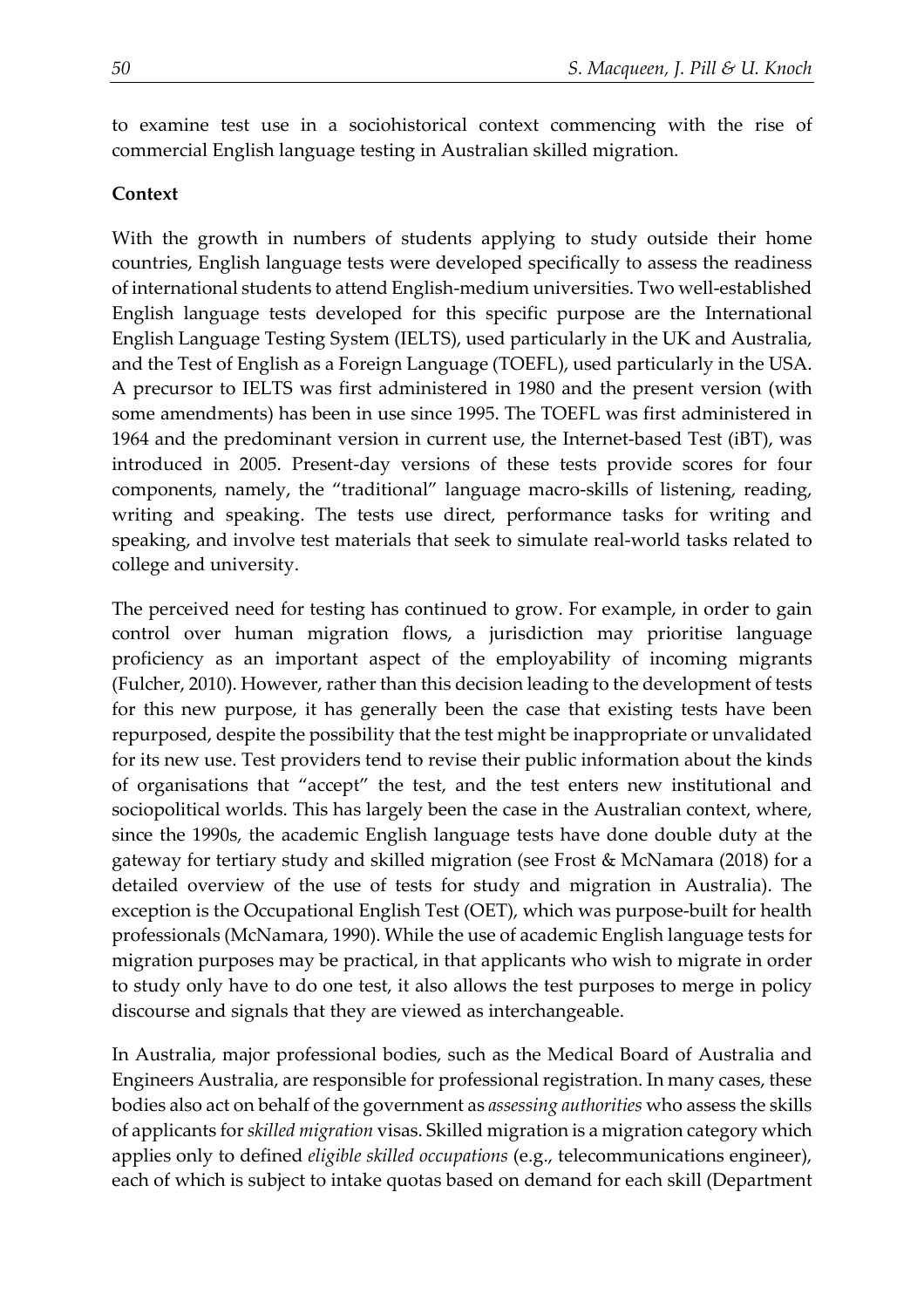of Home Affairs, 2021b). Up to 44,000 skilled independent visas have been issued annually in recent years (Gothe-Snape, 2018). The procedure for dealing with these large numbers of skilled migration applicants involves a system of awarding points, in which language test scores that are higher than the minimum requirement attract more points. This aspect foregrounds English language test scores in the competitive Australian migration system and indicates a high premium placed on English language skills. In addition to their role in the competitive application process, English language skills are embedded in legislation on general skilled migration along with health, character and other requirements to be met by applicants (Department of Home Affairs, 2021a).

#### **Test mandates**

Investigating how stakeholders view and represent the tests and test scores they use in their policies allows us insight into what they are expecting of a test, the meanings they ascribe to a score, and the impact they consider the test to have. We refer to this as an investigation of *mandate discourse* because it is concerned with the rationale for the use of a test, regardless of whether the rationale aligns with its designed purpose. Davidson and Lynch (2008) describe the test mandate as "the combination of forces which help to decide what will be tested and to shape the actual content of the test" (p. 77). Although this definition is primarily concerned with the motivations for the development of new test designs, a test mandate is an evolving concern which is often not the basis for a new test, but rather the basis for the use of an existing test to fulfil a newly arising societal or organisational need (see also Fulcher & Davidson, 2009).

Because discourse is dynamic, it can signal shifts in what users think a test is doing, without there being any shift in the characteristics of the test itself. This is important since it is in the nature of standards to be "ambitious for wider and wider acceptance" (Davies, 2008b, p. 439) or what we might call "mandate creep". The Common European Framework of Reference (CEFR; Council of Europe, 2001), for instance, has facilitated the proliferation of test instruments being accepted for certain purposes based on score equivalences alone, rather than on a consideration of the test construct, intended use and design (see Fulcher, 2004). As Davidson and Lynch (2008) point out, mandates "often remain unarticulated, implicit, and even murky" (p. 97). In the sociopolitical trajectory of academic English language tests described above, the articulation of the relationship between the original mandate (to determine readiness for English-medium universities) and the test's design and content may lose clarity as a test gains acceptance for a wider range of decisions. This murkiness does not simply result from single policy decisions; it occurs as a result of the needs of multiple parties interacting with the prevailing socioeconomic and political forces.

Mandate discourse occurs at two levels, as described by Gee (2014): first, as "little d" discourse, in communicating about tests through various modalities, which we present here via the perspectives of professional bodies and publicly-available test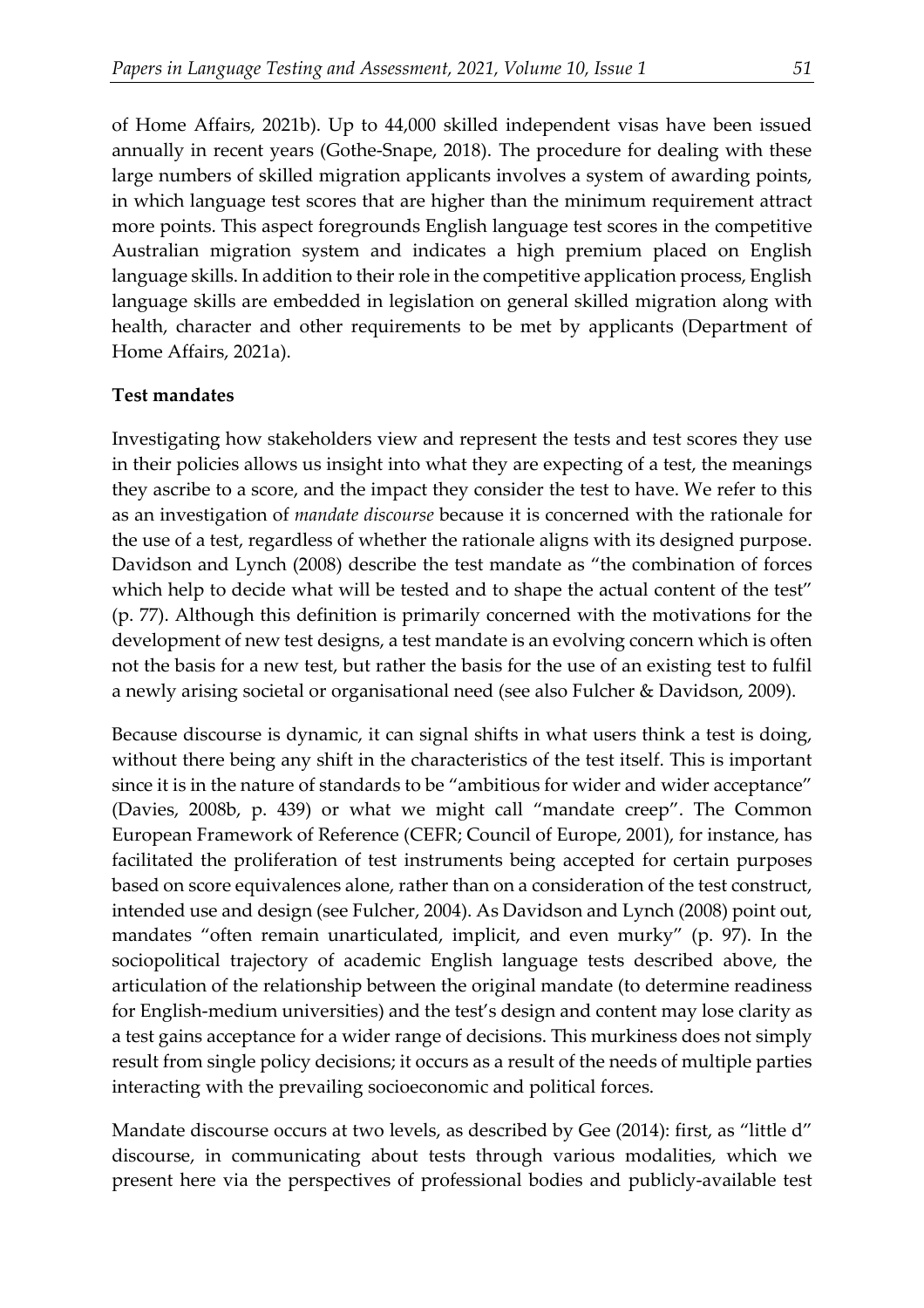information from the providers, and, second, as "big D" Discourse, in broader, historically-formed, group-based patterns of understanding. We can witness this Discourse in the gradual repurposing of academic English tests for professional uses, and, even more fundamentally, in the emergence of testing practices at the boundaries of a jurisdiction, or the boundaries of domains such as those of international Englishmedium education and skilled migration in the Australian context.

#### **Test standards**

The term *standards* has a number of meanings in the language testing literature (Davies, 2008a, 2008b). Here we use *standard/standards* to refer to threshold scores (also called *cut-scores*) required for professional registration and migration visas. This use of the term has a specific meaning, as a score that has been deemed to be a decision point. It also has a broader meaning in "big D" Discourse. The broader meaning of "tests" is encapsulated by McNamara and Shohamy (2008) who observe that tests are "associated with standards, objectivity and merit, and, in the context of immigration, are associated with productivity in the workplace and in society as a whole" (p. 89). This broader understanding of the objectivity, merit and productivity associated with tests is fed by a "standard language ideology", a belief in linguistic invariance, uniformity and correctness (Milroy, 2001). Adding a sociological layer: modern society is replete with standards of various kinds (traffic lights, bed sizes, shipping containers) which, for better or worse, enable "social and moral order" across distance and over time (Bowker & Star, 1999, p. 3; Busch, 2011). So, although we are focusing here on particular test standards in the form of test cut-scores, these instances cannot be dissociated from general understandings about what languages are and the modern drive to standardise things that inhabit the "big D" Discourse. These understandings make test standards possible.

### **Research study**

In Australia, there are three professional bodies for accounting and one professional body each for engineering, nursing and medicine. In this study, we explore the meanings policy makers from these organisations ascribe (as score users) to test standards. We take an interpretative and inductive approach in which "the construction of meaning emphasizes the tacit knowledge surrounding a particular policy, its actors, and interpretive communities" (Moore & Wiley, 2015, p. 154). Our aim is not to evaluate organisations and their representatives, or test providers and their tests. On the contrary, the participants were invited to talk about their organisations' uses of language tests to us (we identified as language assessment researchers), and their participation arose out of a genuine concern for fair and informed uses of tests. Our aim is to understand how these score users view the role of tests and that of the specific test standards used in their professions so that we can better understand the uses of test scores in migration policy. Therefore, we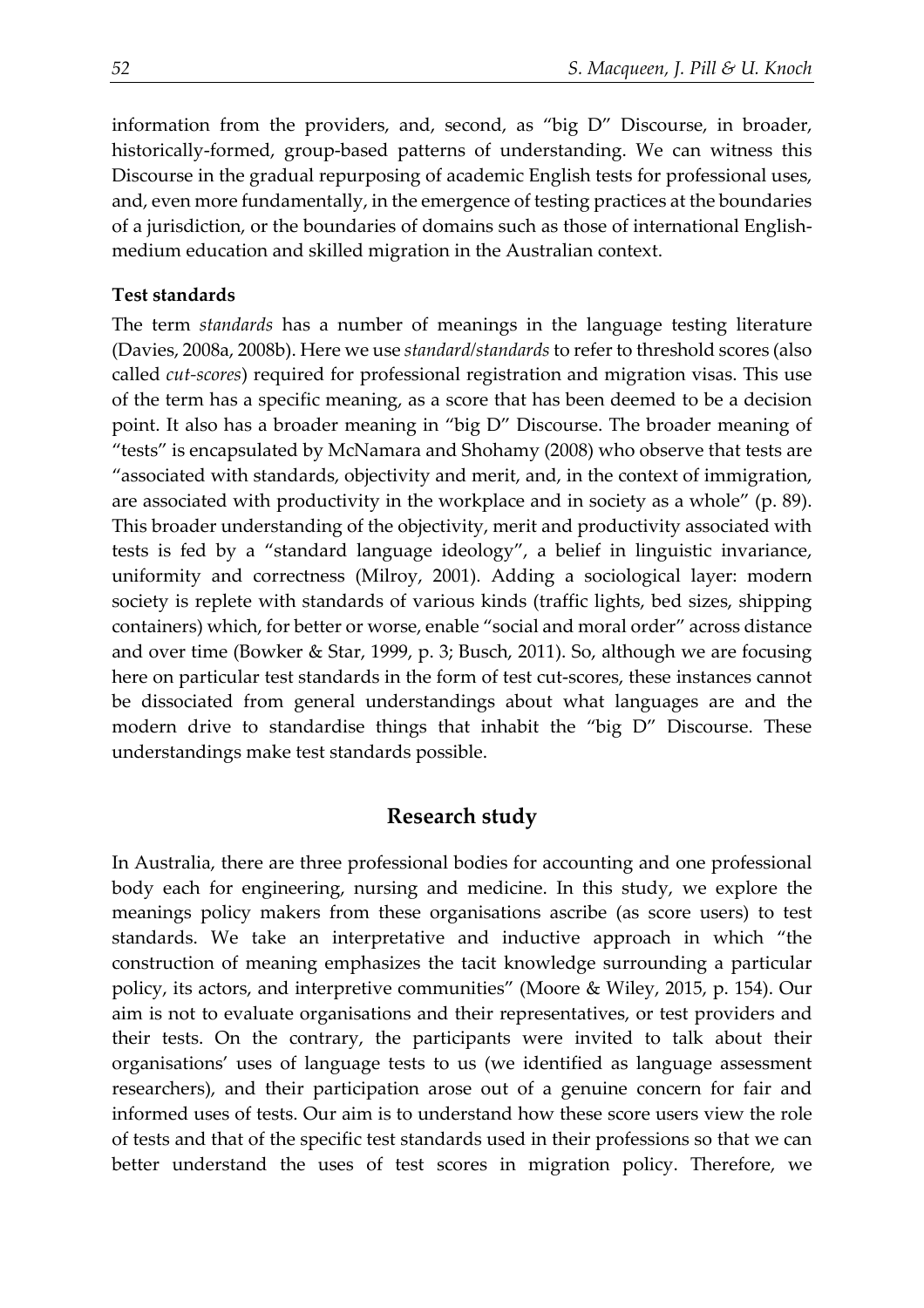contextualise these views in our subsequent discussion with other relevant information, particularly that available from test providers, who are key players in the interpretive community.

The interview data were drawn from two research projects which looked at the impact of English language tests for professional purposes (Knoch et al., 2016; Macqueen et al., 2013). In this study we focus on only the aspects of the interviews which show how these policy makers talk about the role of tests and test standards or cut-scores. As these interviews occurred in 2013-14, they do not necessarily reflect the current standards, procedures and views of the Australian federal government or the registration bodies; for this reason, we consider the sources in their historical context as evidence of uses of standards over time.

## **Participants**

Eleven representatives from six Australian professional registration bodies took part in semi-structured interviews about their organisations' uses of English language tests in skilled migration and professional registration processes. The participants were from: accounting bodies (6 representatives), engineering body (3 representatives), medical body (1 representative), and nursing body (1 representative). Participants' roles in the organisations ranged from board chairpersons to representatives working on technical aspects of registration (e.g., checking certification and managing migration assessment). All participants had a clear interest in fair assessment, and in talking to language testing researchers, as indicated by their voluntary participation in research about their organisations' uses of English language tests. Representatives are identified in the findings by the profession they represent, so, for example, the six accounting representatives interviewed are named Accounting R1 to R6.

## **Analysis**

The interviews were carried out by the authors. They were approximately one hour each, and topics ranged from the specifics of test tasks to the uses of scores. The audio recordings were transcribed and then analysed in an iterative process (Miles et al., 2014). Initially, transcripts were annotated and sections of interviews which dealt specifically with the uses of language tests were identified. In this process, it became clear that the descriptions and rationales for test standards used by the various boards each had a historical element; the current test standards responded to a prior problem or an emerging challenge. In narrative analysis terms, these are what Barkhuizen (2020) calls *short stories*, which demonstrate how board members made sense of their use of test standards, often within the broader "story" of migration policy and shifts in assessment procedures and minimum scores. The narratives about test standards from each organisation provide points of comparison. These, we interpreted in themes, which we use to structure the findings. We do not mean to suggest that there is not much in common across the professional bodies, but we do mean to emphasize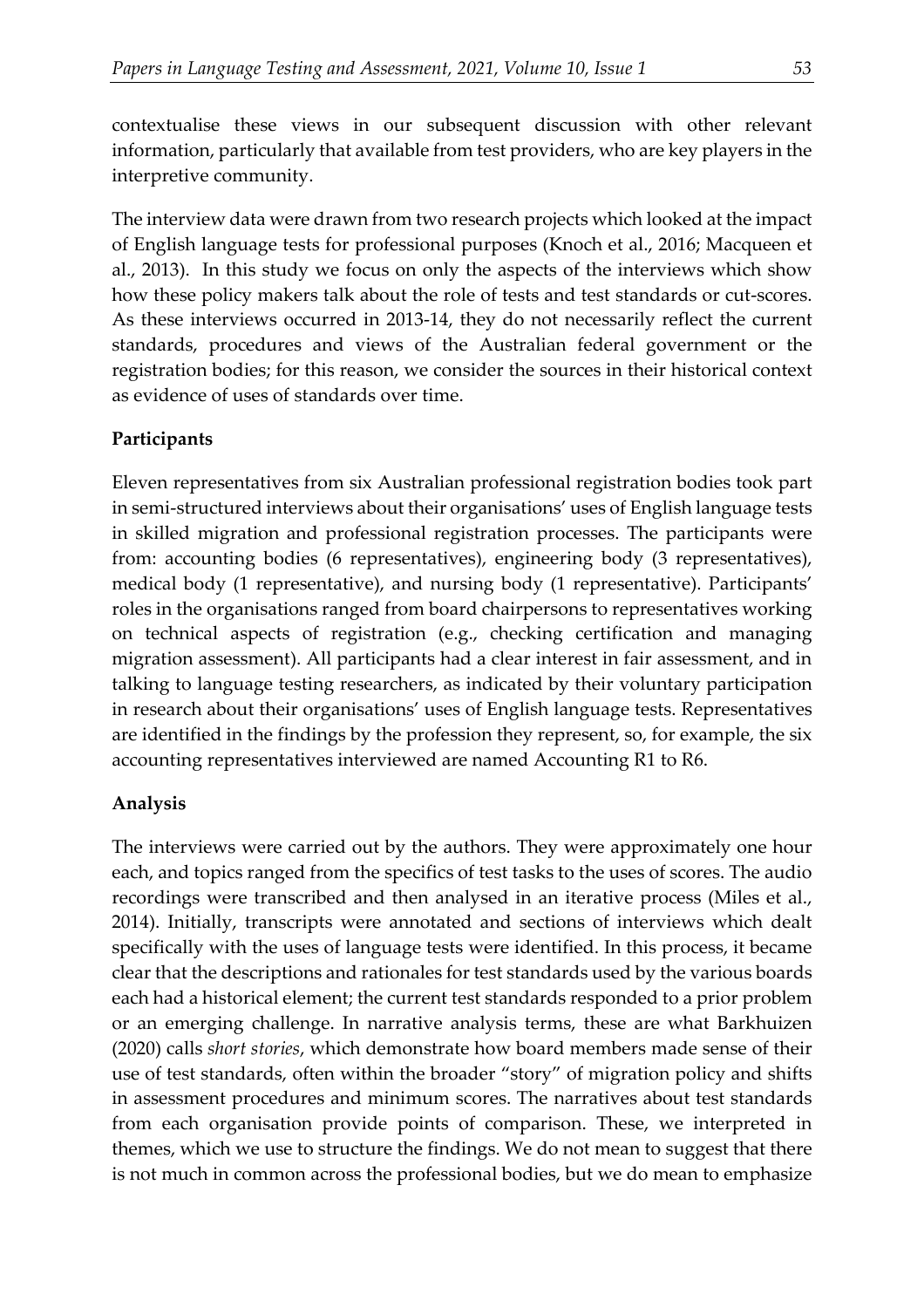that the organisations face different challenges in relation to test use. Finally, in our discussion, we draw on other *symbolic artifacts* in the form of test provider information in dialogue with the views of the board members (Moore & Wiley, 2015).

# **Findings**

The findings are organised topically based on representatives' perceptions of their organisations' uses of language tests, with similarities and contrasts drawn between the views of different participants.

## **Reducing risk and maintaining order**

Language test standards were strongly associated with risk reduction and a concomitant maintenance of order through sorting on the basis of language proficiency in the workforce. For medicine, nursing and, to a lesser extent, engineering, risk reduction was the predominant concern. For accounting, the maintenance of consistency across the three professional accounting bodies, was a key concern.

For the medicine and nursing representatives, English language tests were seen as a first filter offering "a level of assurance about the basic competence in the English language" (Medicine R1). In these domains, English proficiency is explicitly linked to public safety: "registrants have to be able to speak English to a certain level to protect the public safety" (Nursing R1). Compounding this focus is the fact that Australian medical practice includes relatively isolated placements where the shortage of medical practitioners is acute in what are known as "Areas of Need" (Medical Board, 2020). This means that immigrant professionals may be practising in less-supported conditions than might be the case in other jurisdictions. Such placements highlight the interaction between risk and skill shortage. The decision, as the medical representative noted, may come down to the question of whether "for this community in this situation, this doctor is better than no doctor" (R1). For engineering, the safety issue arose in relation to communication about safety: Engineering R3 observed that part of the rationale for "a reasonably high standard of English" is that any ambiguity in understanding safety warnings and giving safety briefs are "very serious matters".

The assurance provided by a language standard was clear in relation to past skill shortages in the nursing profession, as the nursing representative describes:

That risk is starting to decrease now as legislation's gone along. Certainly three, four, five years ago, that was a bit of a nightmare then, but the legislation is here, and the standards are here now. (Nursing R1)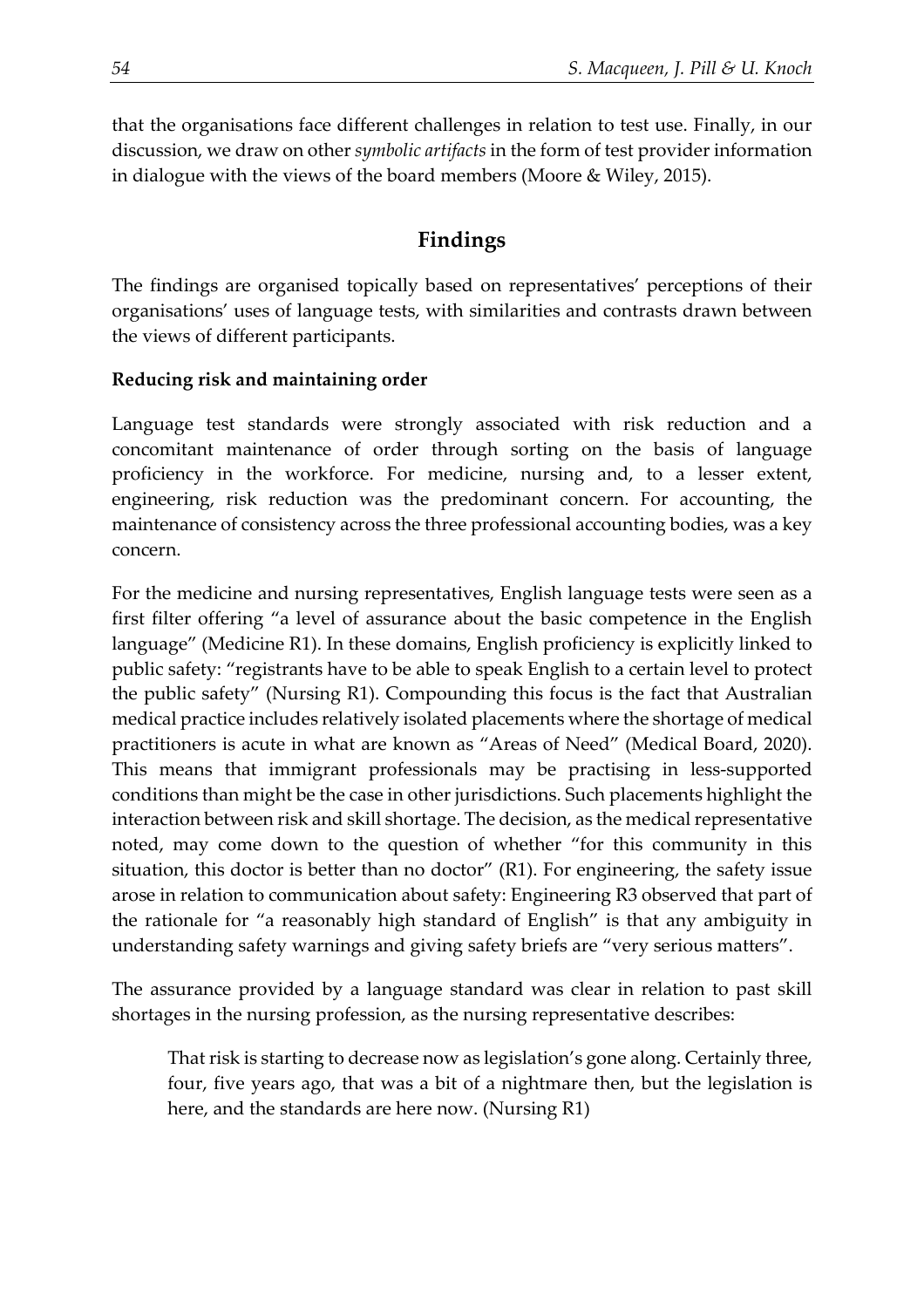Bringing order to some area of a social world is the job of standards (Busch, 2011) and, for nursing, we see that, along with risk reduction, there is also a sense that language test standards have helped to bring order to the skilled migration assessment process.

For accounting bodies, the bringing of order was important in relation to the high volume of applicants, rather than a concern for risk:

We don't have discretion. Based on volume, that's not something that we would be able to manage … in particular for ourselves, we have a higher market share than the other two [accounting] bodies – we wouldn't be able to manage it. None of the bodies would be able to. … when any assessment becomes discretionary, and it's all subjective, … it's hard to manage. (Accounting R2)

As the accounting representative emphasizes, an objective standard manages the complexity of dealing with large numbers of applicants. This concern reflects the fact that accounting had a much larger intake quota on the government skilled occupation list than the other professions, despite the fact that changes to the points system and IELTS requirements had led to a fall in the number of applicants (Accounting R4). Related to this is the fact that, for the accounting bodies, maintaining order was also tied more explicitly to competition in the global professional accreditation market.

## **Providing objectivity**

Another valued characteristic of language tests across the professions was the perceived objectivity of language test measures – in particular, IELTS. We have already seen this in relation to the need for an objective measure to deal with the volume of applicants described above by Accounting R2. The perspective on objectivity from medicine was conjoined with the assurance sought in the use of English proficiency standards as a first filter: "It's important that we've got a basic level of English competency against some objective test" (Medicine R1).

The government's endorsement of language tests for migration assessment is important in the maintenance of objectivity, as Accounting R2 explains regarding the use of IELTS: "it's an expert test, something that's accepted". Similarly, the engineering body, in the process of determining how to assess the language proficiency of chartered engineer applicants, was introducing an IELTS requirement: "as a way of demonstrating its robustness and credibility, we're putting it up for thirdparty quality certification" (Engineering R2).

## **Providing consistency across governance structures**

A further characteristic of test standards was consistency across jurisdictions or institutions. This was most apparent in the interviews with accounting bodies, each of which referred to the importance of a single standard for the three associations despite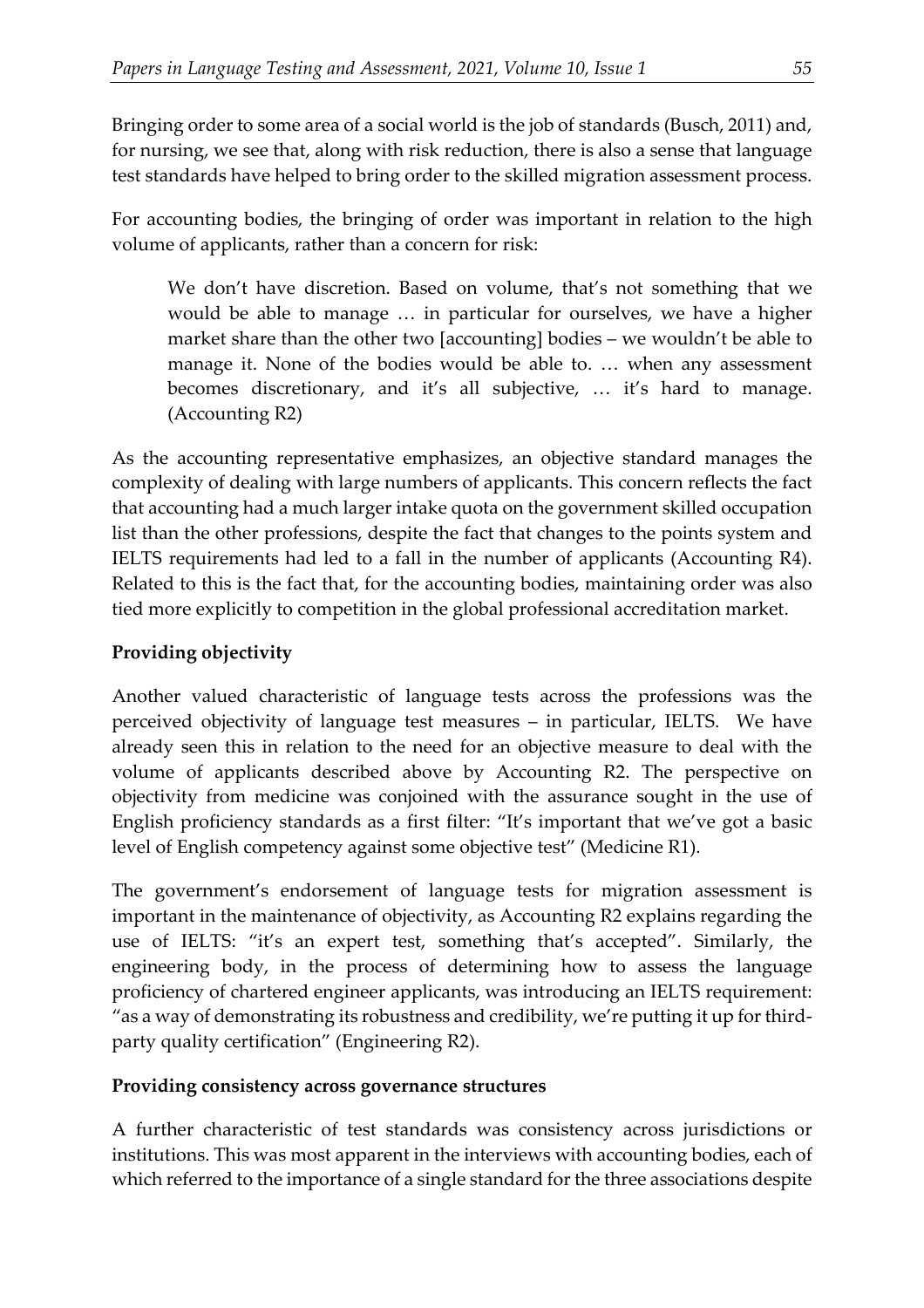the fact that the three differed in terms of the types of accounting professionals and companies in their membership base, for example: "we all have to be aligned, all the three accounting bodies" (Accounting R2). Accounting professional bodies are also in competition globally, with each networked in different ways across national jurisdictions. For medicine, consistency was ensured across Australian states, when "in 2008 the National Medical Board agreed to a consistent English language testing policy around the country" (Medicine R1). For nursing, the issue of consistency in relation to medicine arose, following a report that showed pass rates for nurses at the first sitting of the English language test is not as high as for medical graduates (see Hawthorne, 2015).

#### **Extrapolation of standards**

Throughout the discourse, there was reference to anchor scores (mostly IELTS scores), which were used as reference points from which other score levels were extrapolated for other purposes. The individual professional bodies have each determined their score levels in relation to the government's minimum requirement for skilled migration, which was IELTS Band 6 at the time of the interviews. This standard has been referred to more recently in government literature as "competent English" and specified with equivalent scores in other commercial tests recognised as alternatives to IELTS (Department of Home Affairs, 2021a).

The accounting bodies had extrapolated a higher minimum from the government standard, as explained by Accounting R3: "the Department of Immigration have put general at 6, whereas we actually have it at 7 … and we all have to be aligned, all the accounting bodies … that's probably been our most recent challenge for candidates, because they're not quite reaching that 7". The difficulty of achieving IELTS Band 7 for the accounting applicants was observed by representatives from all three accounting bodies. Accounting R3 explained that she frequently processed applications with less than the minimum standard of IELTS Band 7 because international students can "either do IELTS Academic 7 or they can do their professional year". Entry to the professional year, known as Skilled Migration Internship Program Accounting (SMIPA), was set at IELTS Band 6 and one advantage of the program described by the professional bodies is that it "provides an opportunity to independently increase your English language proficiency" (CPA Australia et al., 2018). As Accounting R1 explained, "it's become a little more attractive for some people, as they've struggled to get IELTS 7".

The difficulty of the IELTS Band 7 minimum score was also perceived to lie in the accounting bodies' prescription of the Academic version of IELTS, a decision reportedly taken by all three accounting bodies "even though the Australian Government is happy to accept general tests [i.e., the IELTS General Training version]" (Accounting R3). Accounting representatives stressed the need for a high standard of academic ability, especially as the list of relevant occupations comprises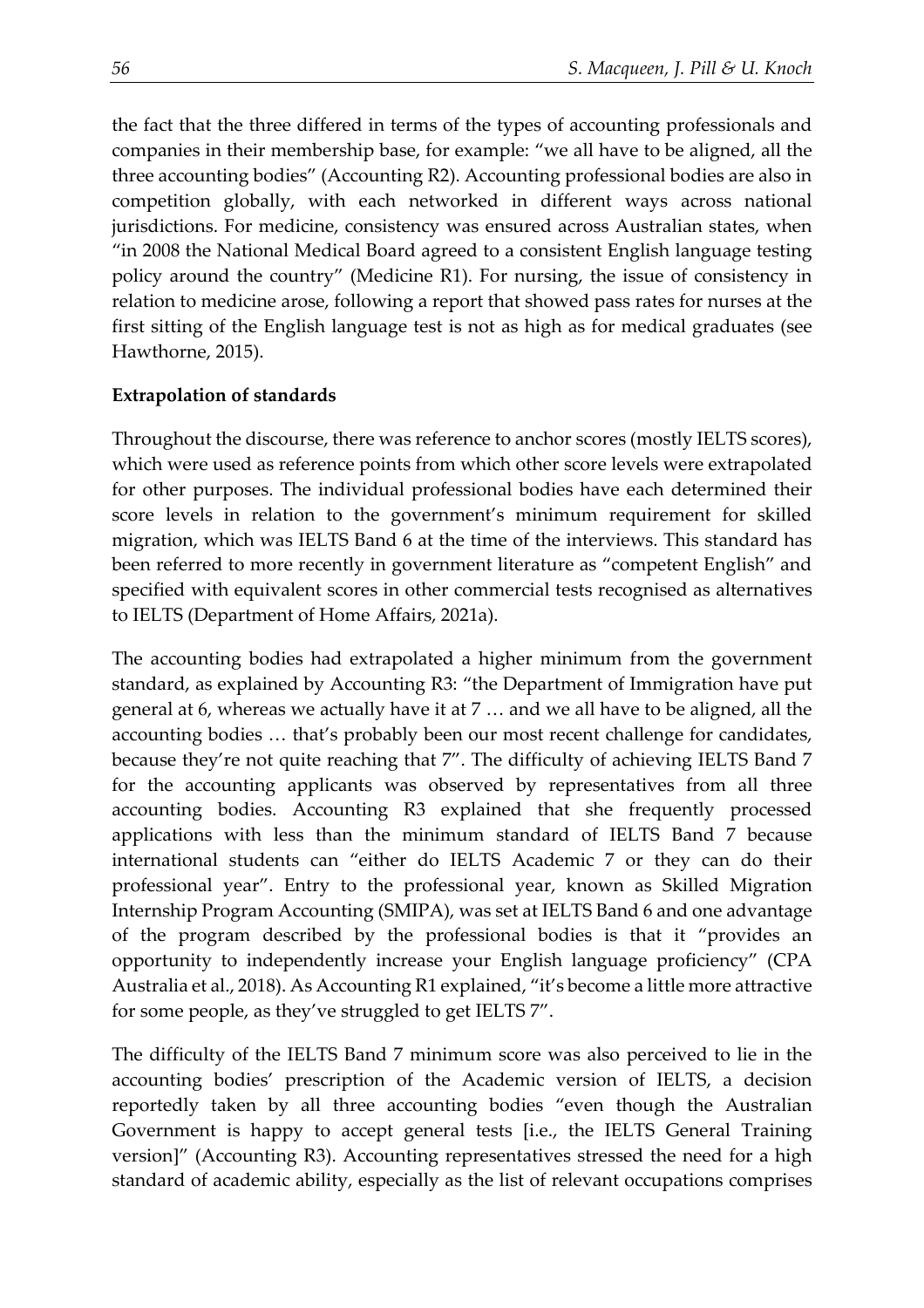senior positions such as financial controller, for which "Academic 7 is a must" (Accounting R4). A further extrapolation from the government language standard occurred beyond the professional bodies, as Accounting R1 explains: "there was some concern the past few years about Big Four accounting firms, in particular, not even considering international students for positions … now you'll see some of their websites that they will … Requirement? IELTS 8!" (see also Smith et al., 2016).

Thus, for accounting, the extrapolation of the government anchor standard of IELTS Band 6 (General Training version) is extended upward to the professional bodies' requirement of IELTS 7 and even to IELTS 8 for entry to higher-status employers, and from there, subsequently downward to IELTS 6 for the professional-year program, which typically leads to less senior roles for graduates (according to Accounting R1: "the majority are at low level, so book-keeping-type tasks"). The government IELTS 6 standard is also extrapolated from the General Training to the Academic version of the test, which comprises a reading sub-test in a more academic register and one different task of the two tasks in the writing sub-test.

The engineering body, by contrast, did not extrapolate from the government anchor standard for skilled migration, maintaining General Training IELTS 6 for this purpose. They had originally also seen no reason why experienced engineers, applying for chartered engineer status would "need a better level of communication than a graduate", since both may be required to carry out complex professional communication (Engineering R3). However, through their experience with lengthy written applications for chartered engineer status from people who had achieved IELTS Level 6, Engineers Australia had determined that IELTS 6 was an inadequate level (Engineering R3). As Engineering R1 explains, "we expect them to be a little bit better than your graduate engineer by the time they're seeking charter". Thus, they had extrapolated a score of IELTS 7 for chartered engineer status, an assessment process which certifies "a competent experienced engineer who could practise largely independently" (Engineering R3). Further, the IELTS score descriptions were to become influential in the body's professional communication standard, planned to "speak to level 7 as a guideline" (Engineering R2). Their process of understanding the meaning of IELTS 7 involved comparing samples of IELTS 7 writing with samples of narrative writing about professional experience by applicants who had obtained IELTS 7:

Until we got the [published IELTS samples] DVD, we were I think naturally thinking: well, there's a piece of paper that says their writing's a 7, there's their writing, that must match; that must be what a 7 is. (Engineering R3)

Here, the engineering representatives provide a rare insight on the difficulty of determining and matching language ability across different language samples at the same gatekeeping moment – one sample a lengthy professional narrative, the other a brief writing-test task.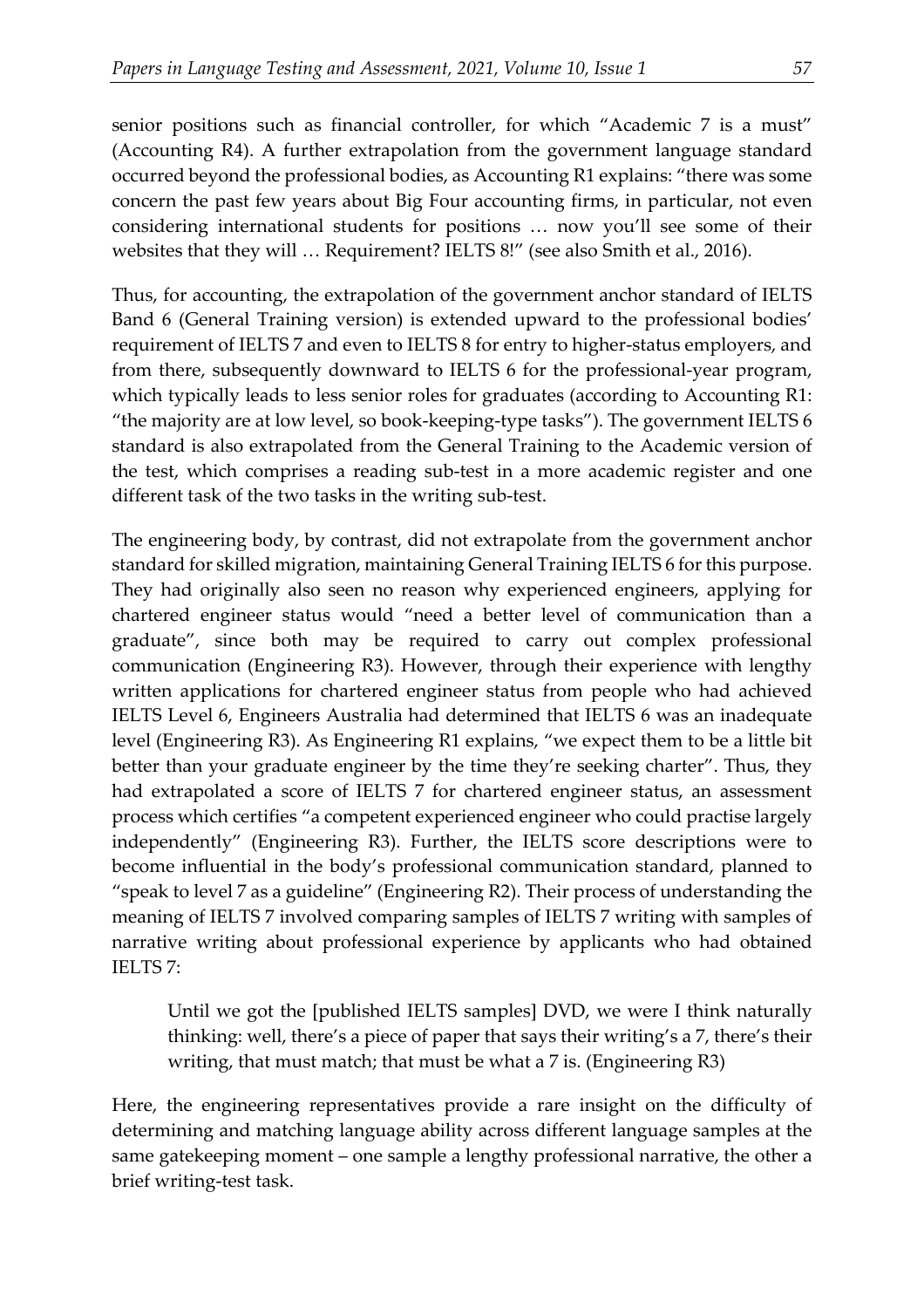Medicine and nursing representatives presented their bodies' language standard as an absolute point below which there was no assurance of adequate safety: "a person's got to be registered with an English language standard of 7 IELTS … that's the minimum standard … go away until you can prove you can do it and then once you can, then fine, we'll give you registration" (Nursing R1). Medicine R1 explained that applicants have to have "a medical degree … the required standard of English competence, and for almost everybody, you have to pass the AMC [Australian Medical Council] written exam, and if you haven't, [if] you don't approach the startgate with those three … then you're rejected". Both representatives observed that the language standard was high, but necessarily so.

## **Separating language from professional competence**

Language test standards were seen as distinct from the assessment of professional competence. This undoubtedly arises from the fact that Australian law requires the separate assessment of language skills (McNamara, 1996). However, all four professions include communication within their professional attributes. Thus, language test standards may be viewed either as tapping into a professional competency to some extent, i.e., *professional communication*, or as a completely separable skill, *language proficiency*. The latter view is expressed by Medicine R1:

We don't think it's testing clinical communication skills ... that's a whole lot of stuff … there are many native English speakers who don't have good communication skills in a clinical context.

The medicine representative explained that language tests act as a kind of first filter of the applicant pool, a necessary requirement along with other layers of professional assessment, for example, the written Australian Medical Council exam. The separation of medical communication skills and language skills is also clear in the expectations of what a language test construct should reasonably encompass:

If testing is congruent with practice that's terrific, but we shouldn't be relying on that as the method for saying [that] these people will be good clinical communicators and culturally competent … because that's just not reasonable. (Medicine R1)

In this view, the language test is not an indication of professional communication skills although some overlap between the test and practice may be a positive aspect. Similarly, the nursing representative (R1) suggested that employers may have "more confidence" in an "occupationally appropriate" test.

The interviews also revealed the dynamism around the test instrument (at that time, mainly IELTS) for the different bodies in the relationship to professional communication. Medicine R1, for example, pointed to the ongoing need as a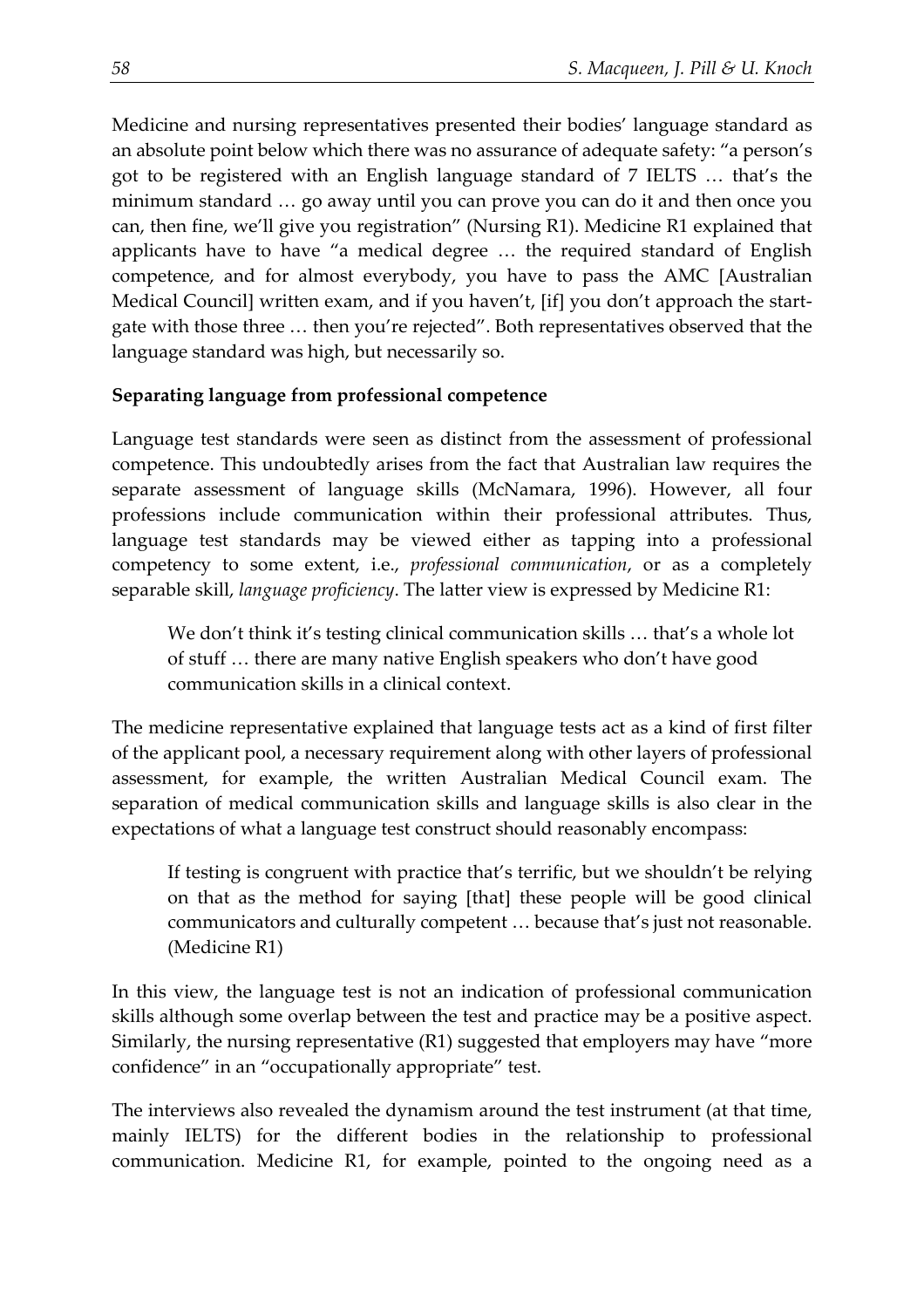regulatory authority to "reflect on what you're doing" to make sure "it's contemporary" in relation to "a bigger issue around the way in which communication is changing". Accounting was experiencing a change in professional boundaries because "it's not about numbers anymore … it's not so narrow anymore" (Accounting R2). As we have seen, the main concern for engineering was related to how to relate professional communication as represented in professional assessments for chartered engineer status to language test samples. This concern arose primarily from the changing population of applicants for chartered engineer status.

### **Discussion**

#### **Test standards and trust**

We propose that the concepts arising in the discourse presented above are underpinned fundamentally by a sociological conceptualisation of trust: trust in the test standard (an abstract conceptualisation, usually called "IELTS 6" in the talk of the Australian professional body representatives, for example), as well as trust in the standard language (also an abstract idealisation called "the English language"). Themes in the findings such as *order, risk reduction, consistency, objectivity* and *extrapolation* all invoke trust in the test standard. Trust is developed through understanding something as being predictable in the face of risk (Lewis & Weigert, 1985).

Language test standards offer a trusted sorting apparatus for highly complex phenomena (language and language ability) in increasingly complex social and institutional circumstances. Luhmann (1979/2017) has argued that trust is a mechanism for reducing complexity (p. 33). Modern society is infused with what he refers to as "system trust" which enables dealings between people who are otherwise unconnected (p. 61), for example, a Sri Lankan nurse and an Australian aged-care provider. The nexus of modern migration trends, diverse languages, and diverse educational sources of professional competence is certainly a complex amalgam into which familiar and trusted objects such as language test standards offer welcome solutions to the impossible task of predicting the dynamic behaviour of individuals moving from a specific work context in one professional jurisdiction to another. In such complex circumstances, a sociopolitical need for trusted test standards to manage the imagined smooth operation of the workforce readily arises. In this way, language tests embody what Luhmann (1979/2017, p. 17) describes as the futureoriented nature of trust: from test scores, at best, we can infer someone's language proficiency in a future workplace; scores are incapable of assuring it. As Lewis and Weigert (1985) phrase it, "trust begins where prediction ends" (p. 976). The social operation of extrapolating someone's performance in an actual workplace from a test score therefore requires an "ambitious leap" (Kane, 2013, p. 28).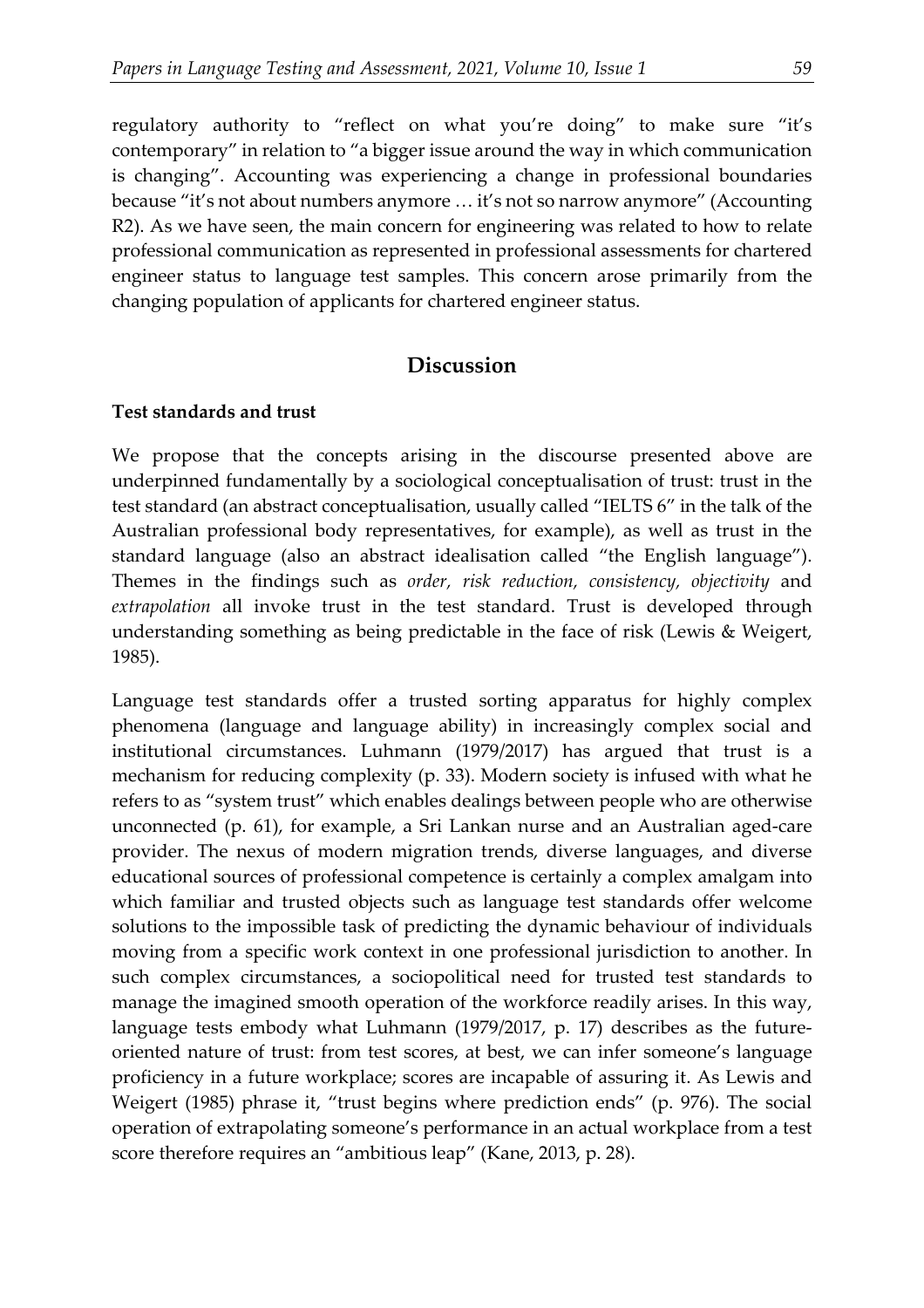Trusted test standards not only reduce complexity, they are tied to the central concern of risk in professional practice (Knoch & Macqueen, 2020). In the discourse presented here, different kinds of risks were raised. Medicine, nursing and engineering board representatives express concern about the risks of harm resulting from inadequate language skills. Risk (and safety) have been the focus of public consultations on the professional and language requirements for medical and other healthcare professionals (Pill & Harding, 2013). Accounting board representatives, on the other hand, do not suggest any relationship between language standards of accounting professionals and risk to the public. Their concern (and resulting placement of trust in the test standards) is more with the risk of having inconsistent standards across the separate accounting bodies and management of a large volume of applicants.

#### **Familiarity and extrapolation**

A precondition for trust is familiarity (Luhmann, 1979/2017, p. 19). Originally developed for academic purposes, IELTS has since expanded its advertised uses to migration and work, specifically for professional registration. Bodies are advised to determine a suitable band score and test version (Academic or General Training) (IELTS, 2021). IELTS has been the preferred choice of Australian universities and the Australian Government since the 1990s (O'Loughlin, 2011). The IELTS score required for immigration has gradually risen over the years, starting from a score of Band 4.5 in 2009 for a temporary work visa, then raised to 5 accompanying a reduced need for labour (Fulcher, 2010). The test score commonly referred to as "IELTS 6", and its associated description of "competent English", has since been reified in Australian government discourse, where it signifies the minimum level of English for participation in "skilled" occupations (Department of Home Affairs, 2021a). More recently, IELTS Band 6 has been proposed as a standard for Australian citizenship, with robust debate in parliament as to the meaning of "IELTS 6" on the General Training version of the IELTS test (Macqueen & Ryan, 2019). As test standards are extrapolated to different uses, we can also witness "mandate creep", where test standards offer seductively simple solutions to complex perceived problems.

In the professional bodies' discourse, we saw IELTS Band 6 had become an abstract anchor standard which was extrapolated to various uses. These extrapolations, and some subsequent ones, are shown in Figure 1.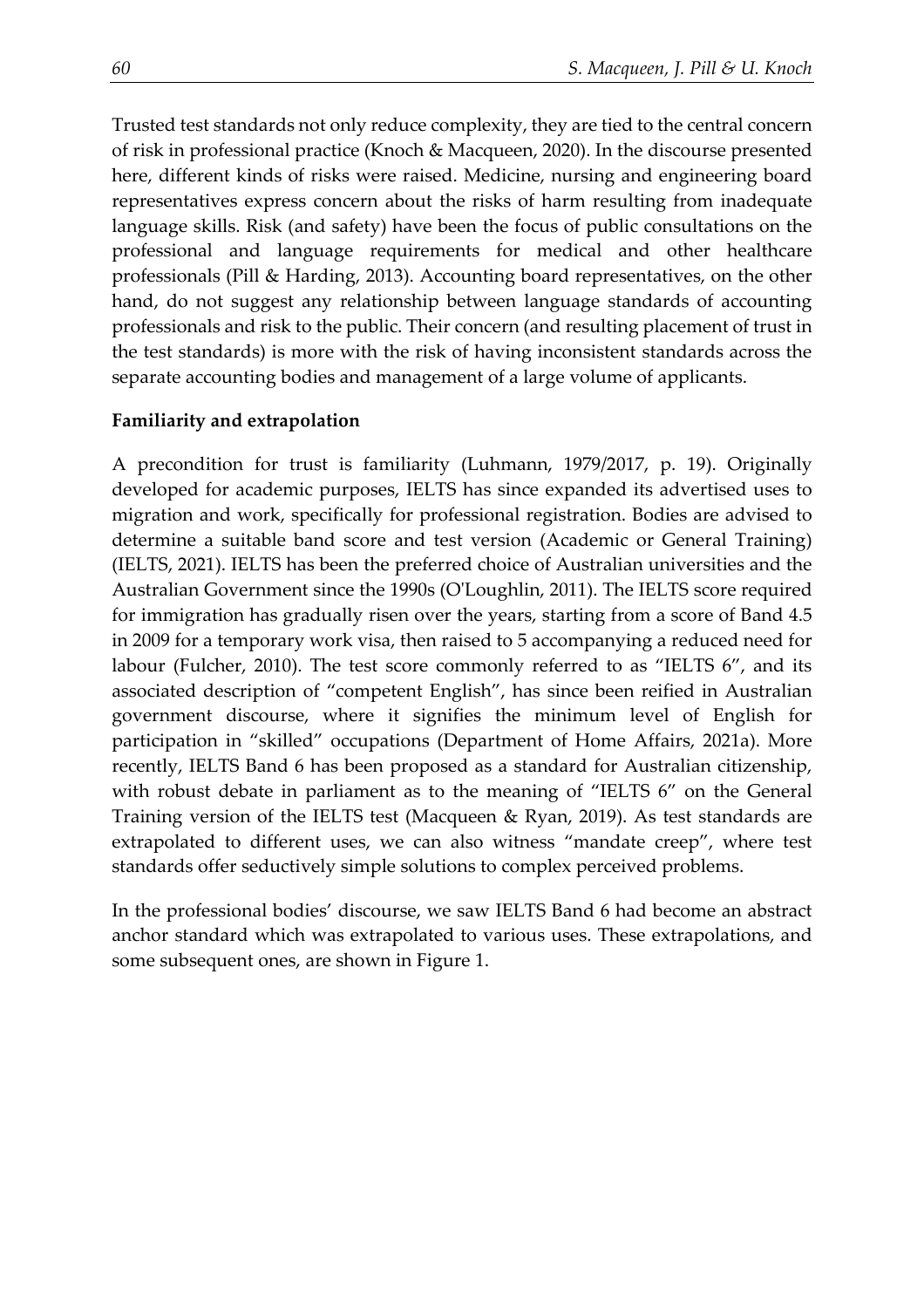

**Figure 1:** Extrapolations from the government anchor standard of IELTS 6

Moving forward from the historical context of the research interviews (in 2013-14), we observe that the standard has subsequently extrapolated further. All professional associations have since published equivalence tables which now include other language test standards. The last 10 years have seen a great deal of aligning activity between commercial tests. One way for this to happen is for tests to be aligned to each other, with the advantage that a less familiar test standard can gain a foothold in a market by being linked to an already trusted one (e.g., Educational Testing Service, 2010). Another way is for test providers to align their instruments to the CEFR, using this as a parent standard. The CEFR has facilitated equivalence tables which set out equivalences via simple, non-descriptive numerical or alphabetical forms (scores, bands, levels, etc.). These score equivalences engender the understanding that the tests are equivalent without consideration of their constructs (i.e., what is being tested in terms of skills, language and tasks). Arguably, scores are great conductors of trust due to their objective appearance (Porter, 1996). It seems likely that the trust witnessed in these findings in the use of IELTS 6 as an anchor standard is the propellant which enables extrapolation via equivalent scores to other tests. Through its use in Australian policy contexts over 20 years or more, IELTS 6 has "sunk into" the infrastructure (Star & Ruhleder, 1996, p. 113). The experience of the engineering representatives who were trying to understand the test standard from first principles, by looking at test samples and samples of their own professional assessments, is illuminating in that it shows the challenge of deriving the meaning of test scores in a qualitative, relational sense, even for these highly experienced assessors of professional competence.

Once gained, trust is extended to scores above and below the required level on the assumption that the language abilities vary just as numbers do – they are higher or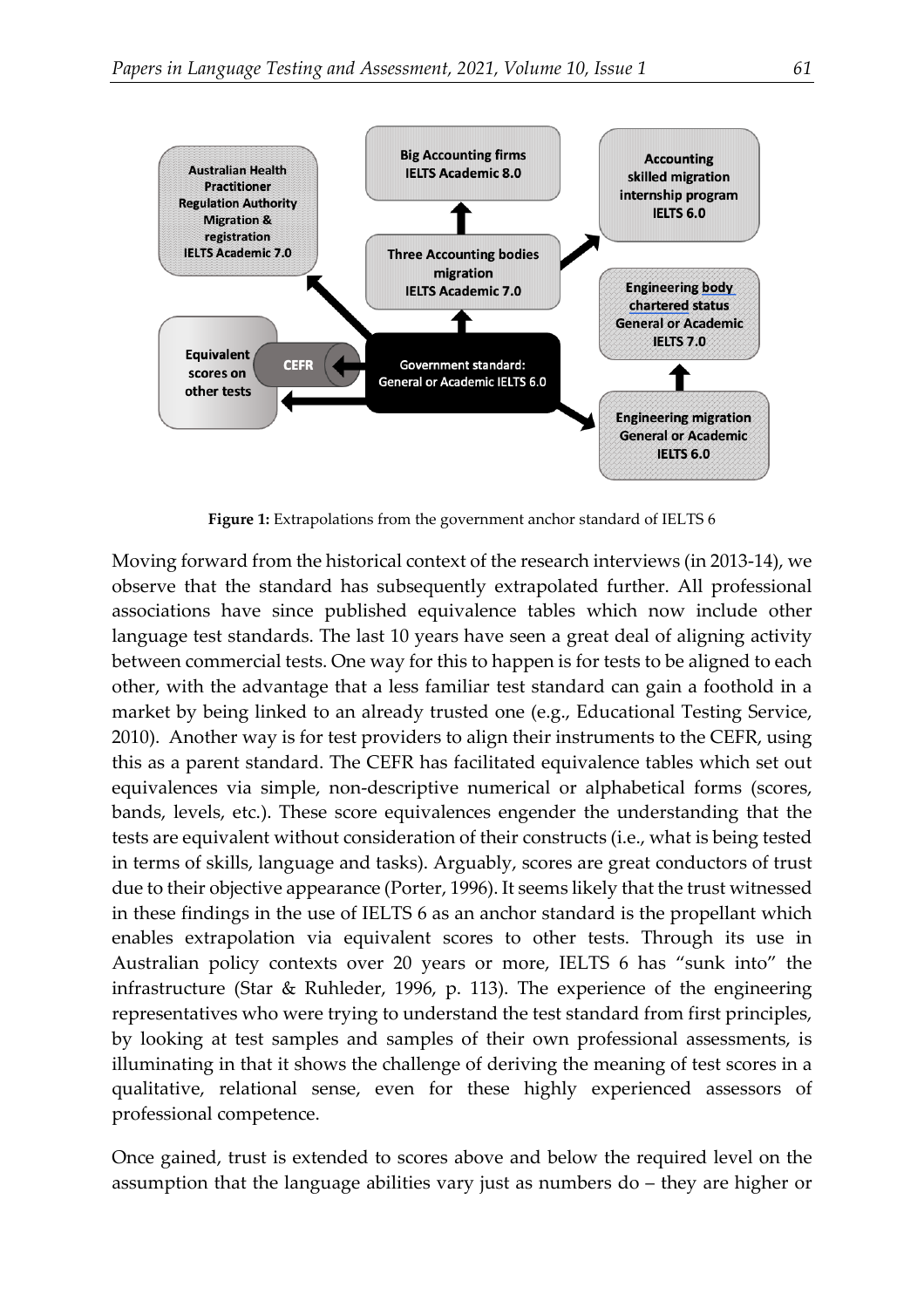lower in the same way that water from one sample will be much the same if there is more or less of it in a glass. There is no consideration that the scores might indicate a qualitatively different language sample (and underlying ability), despite the fact that the parent standard, the CEFR, distinguishes language ability levels entirely on a qualitative basis. It is tempting for policy makers to assume that score equivalence is the same as fit-for-purpose equivalence, despite the likelihood that the array of tests in an equivalence table represent significantly different operationalisations of the same stated construct, for example, English language proficiency (Knoch & Macqueen, 2020).

### **Reproduction of trust**

Thus, the familiarity required to trust a test arises, at least in part, from its presence and use in powerful places, rather than from a more detailed knowledge of the instrument or what it measures. This reflects the fact that acts of trust encourage others to place trust in similar ways (Lewis & Weigert, 1985), and it explains how a principle of "use begets use" appears to operate for test standards. The influence of the trustplacement of others in a test object is strong enough to override distrust, created, for example, by deceptive use of test reports, which took up a great deal of time for one professional representative. Other negative anecdotes – such as groups of students travelling around the country to repeat IELTS tests to achieve the necessary score (Accounting R1), and the concern that nursing cohorts score lower than doctor cohorts (Nursing R1) – did not appear to diminish trust in the test or its role in migration sorting overall. Possibly the *system trust* achieved by the test over time enables these reasons for distrust to be eclipsed by the sheer complexity of the policy circumstances being managed by the test and the difficulties foreseen in replacing it with another mechanism (Luhmann, 1979/2017, p. 62).

The centrality of trust is a familiar feature of marketing discourse generally, and for language tests this is also the case. All English language tests currently accepted by the Australian Government use "trust" as a marketing mechanism. For examples, we turn to the websites promoting these tests (emphasis added):

*James Shipton, Head IELTS at the British Council, said: "The continued growth of IELTS that we've seen around the world is testament to the popularity of the test with test takers, and to the trust that organisations place in IELTS to provide scores that are a reliable indicator of a person's ability to communicate in English."* <https://www.ielts.org/news/2017/ielts-numbers-rise-to-three-million-a-year>

*Team up with IELTS to give your clients access to exclusive preparation tools, free study tools, and promote your business' status of trust and reliability by using the official IELTS logo.* <https://ielts.com.au/ielts-referral-program/>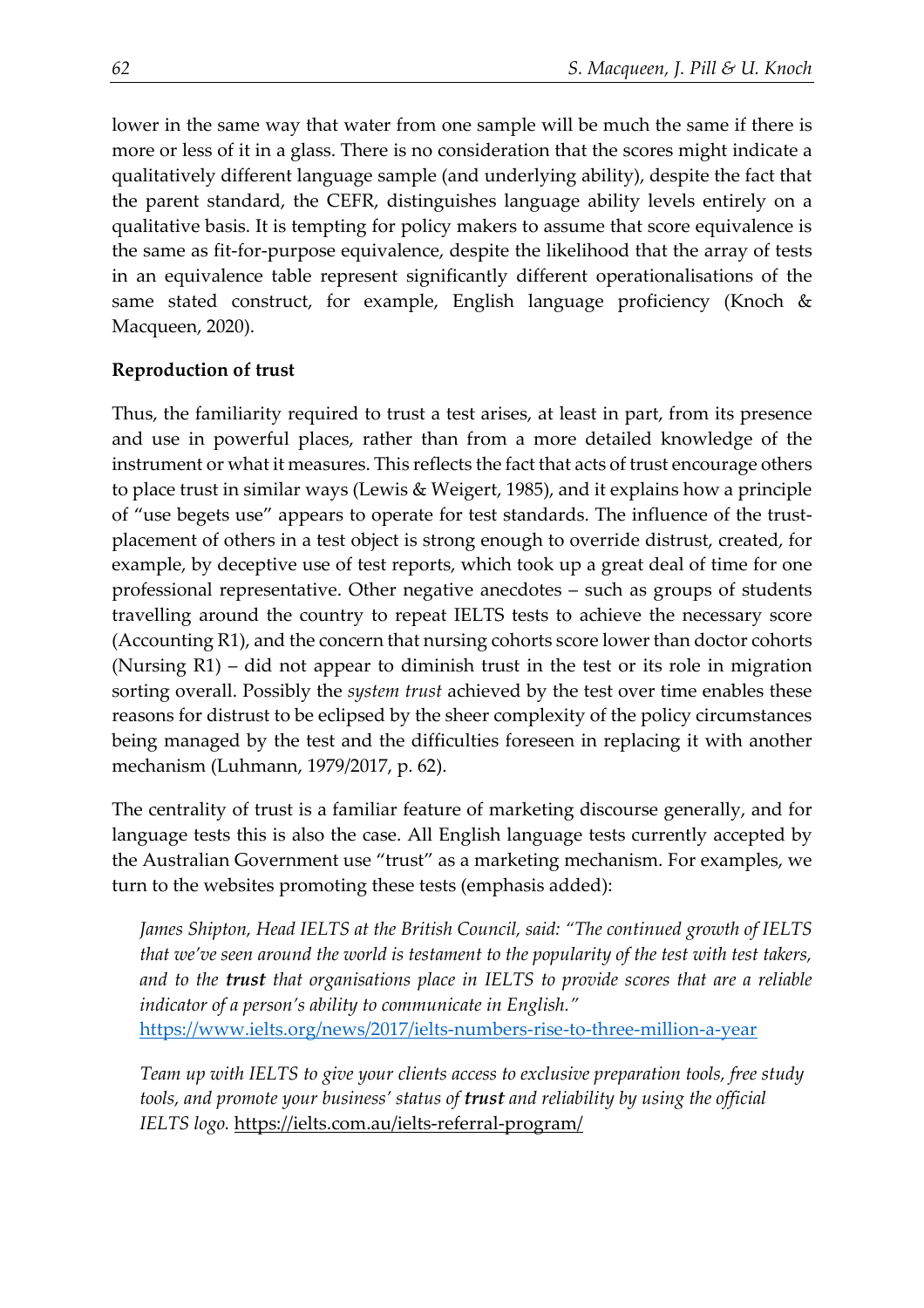*More than 11,500 institutions in over 160 countries trust the TOEFL test to help them make informed, confident decisions about the English-language skills of their applicants.* <https://www.ets.org/toefl/score-users>

*Accepted by the Australian, New Zealand and UK governments | Trusted by over 3,000 universities and colleges* . [https://pearsonpte.com](https://pearsonpte.com/)

*OET is recognised and trusted by healthcare boards and councils in the UK, the US, Canada, Ireland, Australia, New Zealand, Ukraine, Dubai, Singapore and more*. [https://www.occupationalenglishtest.org/organisations/government-healthcare](https://www.occupationalenglishtest.org/organisations/government-healthcare-boards-councils/)[boards-councils/](https://www.occupationalenglishtest.org/organisations/government-healthcare-boards-councils/)

*Trusted results for important decisions |More than 25,000 organisations in 130 countries around the world rely on our secure exams and tests as proof of English language ability* [https://www.cambridgeenglish.org/why-choose-us/global](https://www.cambridgeenglish.org/why-choose-us/global-recognition/organisations/)[recognition/organisations/](https://www.cambridgeenglish.org/why-choose-us/global-recognition/organisations/)

Language tests play a critical role in converting language-as-a-commodity to a "currency" (i.e., recognised test scores) for use in a neoliberal economic system. Of course, decades of research in second language acquisition and sociolinguistics on variables such as first and second language exposure/access attest to the complexity and potential injustice of such a conversion. Ricento (2012) has argued that language policy discussions on the role of English as a global language have not fully grasped the influence of neoliberal economic values and priorities in the policies of states and international organisations (p. 32). He highlights the fact that in economic terms, English proficiency is tied to particular advanced educational credentials as the basis of a knowledge economy. In this vein, Lo Bianco (2021) and others have developed the notion of "linguistic entrepreneurship" as a consequence of human capital – the imperative to develop language skills to compete in the market for employment and for other life chances. What we have tried to demonstrate here is that trust is a key ingredient in the market forces that sustain the use and spread of language test standards as part of the boundary infrastructure of a knowledge economy. While trust may be well-placed, it must not be taken as evidence of test suitability, either by testing agencies or test users.

The language testing industry (providers and developers), language testing researchers, and score users (governments, institutions, organisations, etc.) have a responsibility to consider the market forces that (1) entrench test standards and (2) nurture their proliferation and extrapolation. The effect of these forces is that they enable understandings, and then uses, of tests and particular score thresholds ("test standards") to be generated by marketing efforts and reputation, and not on the basis of construct-relevance or evidence of suitability. Kane (2013) has argued strongly that in approaching test validity, equal consideration should be given to *interpretations* of test scores and *uses* of test scores because "arguments for the appropriateness of a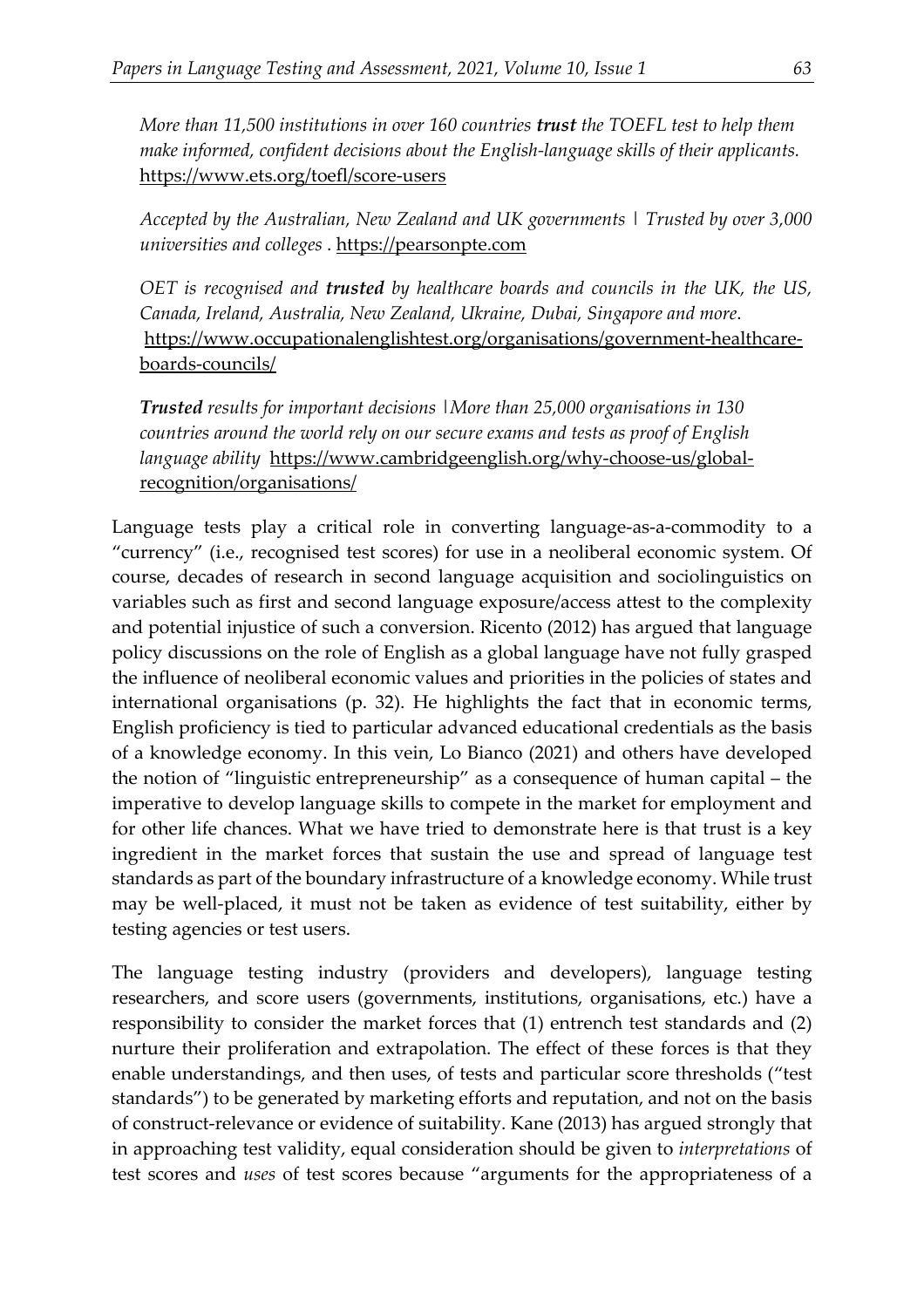score use typically lean heavily on the relevance of score interpretations" (p. 2). What we aimed to show here is that interpretations of test standards, i.e., particular scores that are put to use in policy, occur in both "big D" Discourse and "small d" discourse (Gee, 2014). That a test can be a product for purchase, or that a test might be used to sort people in and out of geographical spaces are naturalised understandings in modern societies. That is, they manifest in "Big D" Discourse. These kinds of widely held understandings lay the foundations for related, common understandings such as the truth-value of a particular test standard in the context of the neoliberal economic orders of many "standard language cultures" (Milroy, 1999, p. 18). Once a test standard has become absorbed in a policy infrastructure, mandates attach to it like vine tendrils seeking a trellis.

#### **Practical implications**

Interrogating these understandings has some practical implications. First, language test providers must evaluate (their) communications about particular test instruments critically. This is the level of "small d" discourse, and it includes the nature of the specific information provided to clients/stakeholders and their interpretations of the test standard. Interpretations as to the suitability of a test may be generated via an entrenched test score, a parent standard such as the CEFR, an alignment to another test, a use by a similar organisation, use in a parallel policy in another jurisdiction, or some other means. Consideration should also be given to the interplay between the stated construct and other kinds of information advertised. One facilitative mechanism for mandate creep is the common practice of listing corporations and organisations who accept a test, irrespective of whether or not listed institution/organisation use is aligned with the designed use of the test (see also Knoch & Macqueen, 2020). Rather than quietly allowing uses to stretch beyond the appropriate remit of a test design, testing agencies could offer clarity for score users by being explicit about uses arising in the client base which are *not* within the intended scope of the instrument.

Second, policy makers are advised that their choice of language test has an impact on the language abilities of most applicants through the kinds of test preparation activities the test generates. The fact that language tests tend to come under the banners of "compliance" or "accreditation" means that their potential for developmental effects on a workforce (e.g., through learning domain-relevant language) are less obvious. A more holistic skilled migration policy might pay attention to the development of relevant language abilities prior to entering the workplace, and not just to their measurement.

Finally, language testing specialists can be more "policy responsive" (see Elder, this issue), by improving their understanding of how and why tests are used, both within and beyond the designed uses. Mandate discourse can be examined through scores users' perceptions of tests and test standards, as we have done here. Other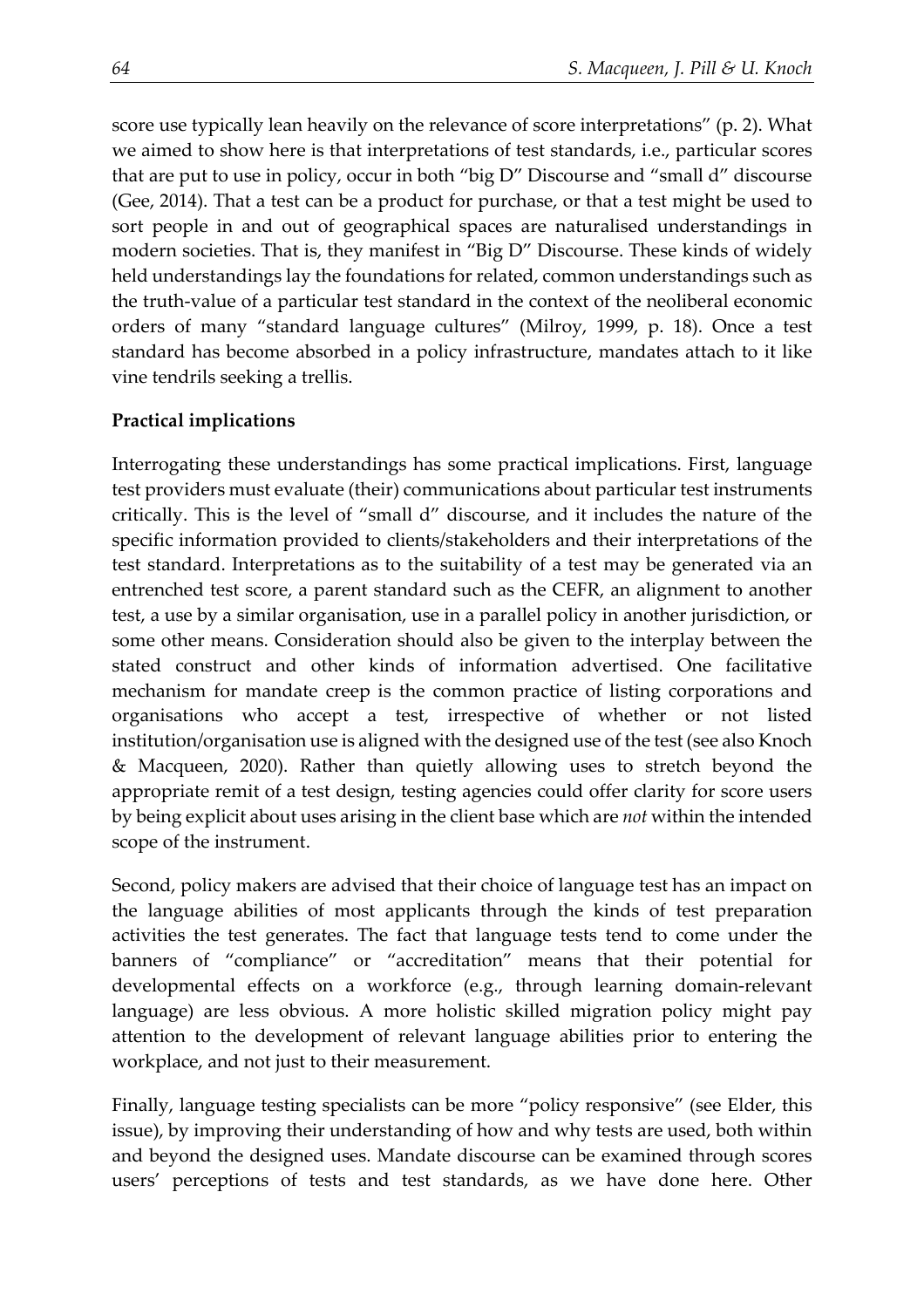perspectives on the social lives of tests that warrant attention are test-takers' experiences and perceptions of tests (see Frost, this issue), and test providers' discourse about their tests. These kinds of explorations can lay foundations for more effective communications between language testing specialists and score users about the importance of ensuring that test uses are congruent with test constructs. A greater understanding of the kinds of complexities involved in determining policy settings will go some way to facilitating "policy responsible" conversations and interventions (see Elder, this issue).

### **Conclusion**

English language proficiency is a deciding factor in the life opportunities of many thousands of applicants for Australian skilled migration every year. This paper has focused on the perspectives of professional bodies who use English language tests in skilled migration decisions. The policy narratives around the use of test scores describe the need to manage large numbers of applicants, to assure a level of English proficiency for high-risk professional communication, to provide an objective assessment that is separate from any assessment of professional competence and to maintain consistency of standards across bodies.

The sociological concept of *trust* (Lewis & Weigert, 1985; Luhmann, 1979/2017) offers some explanatory power. Trust is fundamentally an exercise in the reduction of complexity, including unpredictabilities such as public risk and diverse applicant populations. By meeting the need for a solution to the complex reality of migration selection processes, professional communication and large numbers of applicants (among other factors), tests and their standards become trusted policy objects, using the apparently simple semiotics of numerical scores to communicate across regulatory boundaries. Standardised language tests, for all their mechanistic complexity, are tools of rapid and even brutal simplification. They render an "empirically intricate reality deceptively straightforward" for the purpose of comparison (Stevens, 2008, p. 102).

Standards, such as test standards, tend to become entrenched, invisible, and nested in other standards, creating inertia and preventing change (Bowker & Star, 1999). Because adaptation happens around them over time, it is in the taken-for-grantedness of abstract standards such as "IELTS 6" that their power resides (Busch, 2011). Fulcher and Davidson (2007) refer to these entrenched standards as "iconic scores" and warn that score meaning does change when tests themselves change, for example, with a change in technology (pp. 92-93). In this study, we see the entrenchment of scores from another angle, where trusted test scores might be extended to new uses, or other tests may come into use by virtue of correlational studies with trusted scores but not necessarily through their construct relevance. As Luhmann (1979/2017) observes, "Trust is only possible in a familiar world; it needs history as a reliable background"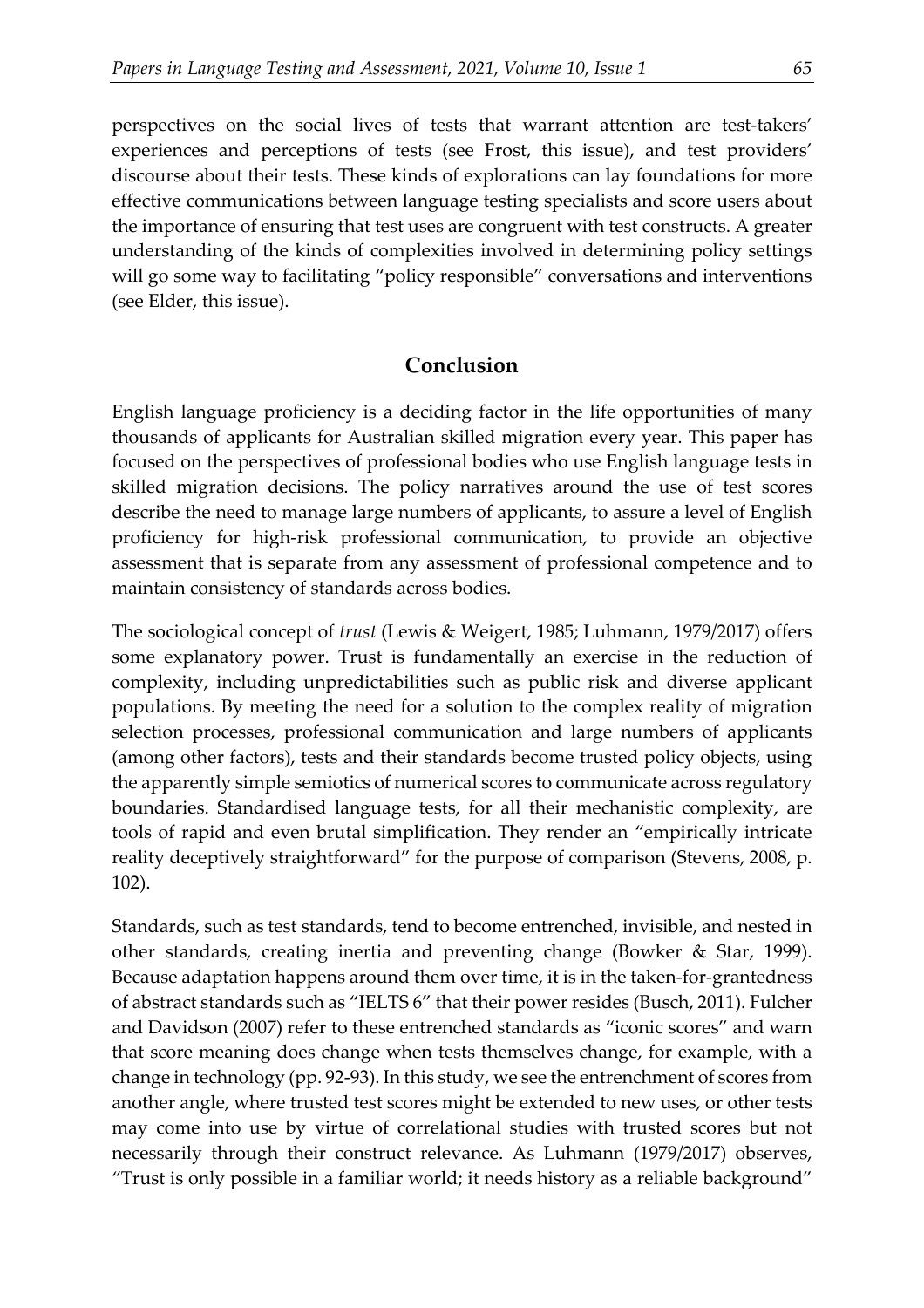(p. 23). However, the fact that a test standard is trusted does not mean it could not be improved, since "there is no natural law that the best standard shall win" (Bowker & Star, 1999, p. 14). As a test is absorbed into the system, its influence extends beyond more immediately apparent impacts to system-wide interactions, such as score extrapolations. We contest that a test should be worthy of the trust placed in it, as well as potentially beneficial in the language skills it develops in its test-taker population.

# **Acknowledgements**

This paper draws on findings of research projects funded by the Occupational English Test Centre, Melbourne and the IELTS joint-funded research programme.

### **References**

- Barkhuizen, G. (2020). Core dimensions of narrative inquiry. In J. McKinley & H. Rose (Eds.), *The Routledge handbook of research methods in applied linguistics* (pp. 188- 198). Routledge. https://doi.org/10.4324/9780367824471-17
- Bowker, G. C., & Star, S. L. (1999). *Sorting things out: Classification and its consequences*. The MIT Press. https://doi.org/10.7551/mitpress/6352.001.0001
- Busch, L. (2011). *Standards: Recipes for reality*. MIT Press. https://doi.org/10.7551/mitpress/8962.001.0001
- Council of Europe. (2001). *Common European framework of reference for languages: Learning, teaching, assessment.* https://rm.coe.int/168045b15e
- CPA Australia, Chartered Accountants, & Institute of Public Accountants. (2018). *Accounting professional year program: Participant frequently asked questions*. https://www.cpaaustralia.com.au/- /media/corporate/allfiles/document/become/migrationassessment/accounting-pypfaqs.pdf?la=en&rev=9fc70d21188147f084020673f41cedcd
- Davidson, F., & Lynch, B. K. (2008). *Testcraft: A teacher's guide to writing and using language test specifications*. Yale University Press.
- Davies, A. (2008a). Accountability and standards. In B. Spolsky & F. M. Hult (Eds.), *The handbook of educational linguistics* (pp. 483-494). John Wiley & Sons. https://doi.org/10.1002/9780470694138.ch34
- Davies, A. (2008b). Ethics, professionalism, rights and codes. In N. H. Hornberger & E. Shohamy (Eds.), *Encyclopedia of language and education, Volume 7: Language testing and assessment* (pp. 2555-2569). Springer. https://doi.org/10.1007/978-0- 387-30424-3\_191
- Department of Home Affairs. (2021a, September 18). *Meeting our requirements: English language*. https://immi.homeaffairs.gov.au/help-support/meeting-ourrequirements/english-language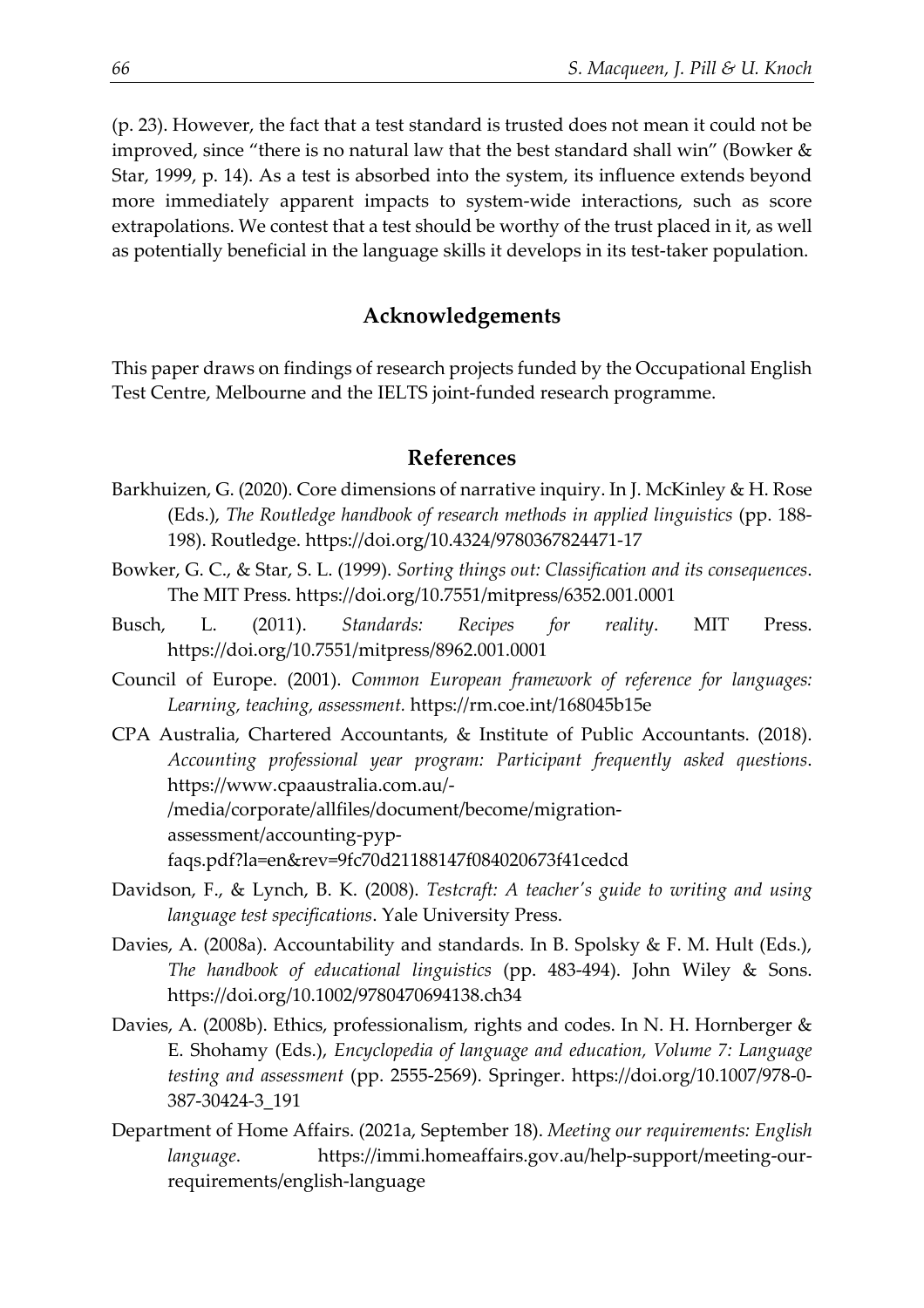- Department of Home Affairs. (2021b, September 19). *Skilled occupation list*. https://immi.homeaffairs.gov.au/visas/working-in-australia/skill-occupationlist
- Educational Testing Service. (2010). *Linking TOEFL iBT scores to IELTS scores: A research report*. Educational Testing Service. https://www.ets.org/s/toefl/pdf/linking\_toefl\_ibt\_scores\_to\_ielts\_scores.pdf
- Frost, K., & McNamara, T. (2018). Language tests, language policy, and citizenship. In J. W. Tollefson & M. Pérez-Milans (Eds.), *The Oxford handbook of language policy and planning*. https://doi.org/10.1093/oxfordhb/9780190458898.001.0001
- Fulcher, G. (2004). Deluded by artifices? The common European framework and harmonization. *Language Assessment Quarterly, 1*(4), 253-266. https://doi.org/10.1207/s15434311laq0104\_4
- Fulcher, G. (2010). *Practical language testing*. Hodder Education.
- Fulcher, G., & Davidson, F. (2007). *Language testing and assessment: An advanced resource book*. Routledge. https://doi.org/10.4324/9780203449066
- Fulcher, G., & Davidson, F. (2009). Test architecture, test retrofit. *Language Testing, 26*(1), 123-144. https://doi.org/10.1177/0265532208097339
- Gee, J. P. (2014). *How to do discourse analysis: A toolkit* (2nd ed.). Routledge. https://doi.org/10.4324/9781315819662
- Gothe-Snape, J. (2018). *Government's immigration tweak sees overseas Asians out, integrated Kiwis in*. https://www.abc.net.au/news/2018-04-13/how-duttonslowed-immigration/96466021
- Hawthorne, L. (2015). *International health workforce mobility and its implications for the Western Pacific region. Final report. Commissioned by the World Health Organization*. Centre for Health Policy, University of Melbourne. https://core.ac.uk/download/pdf/155015798.pdf
- IELTS. (2021, April 13). IELTS for work. British Council, IDP: IELTS Australia, and Cambridge Assessment English. https://www.ielts.org/about-ielts/ielts-forwork
- Kane, M. T. (2013). Validating the interpretations and uses of test scores. *Journal of Educational Measurement, 50*(1), 1-73. https://doi.org/10.1111/jedm.12000
- Knoch, U., & Macqueen, S. (2020). *Assessing English for professional purposes*. Routledge. https://doi.org/10.4324/9780429340383
- Knoch, U., May, L., Macqueen, S., Pill, J., & Storch, N. (2016). *Transitioning from university to the workplace: Stakeholder perceptions of academic and professional writing demands* (IELTS Research Reports Online Series). https://www.ielts.org/-/media/research-reports/ielts\_online\_rr\_2016-1.ashx
- Lewis, J. D., & Weigert, A. (1985). Trust as a social reality. *Social Forces, 63*(4), 967-985. https://doi.org/doi.org/10.2307/2578601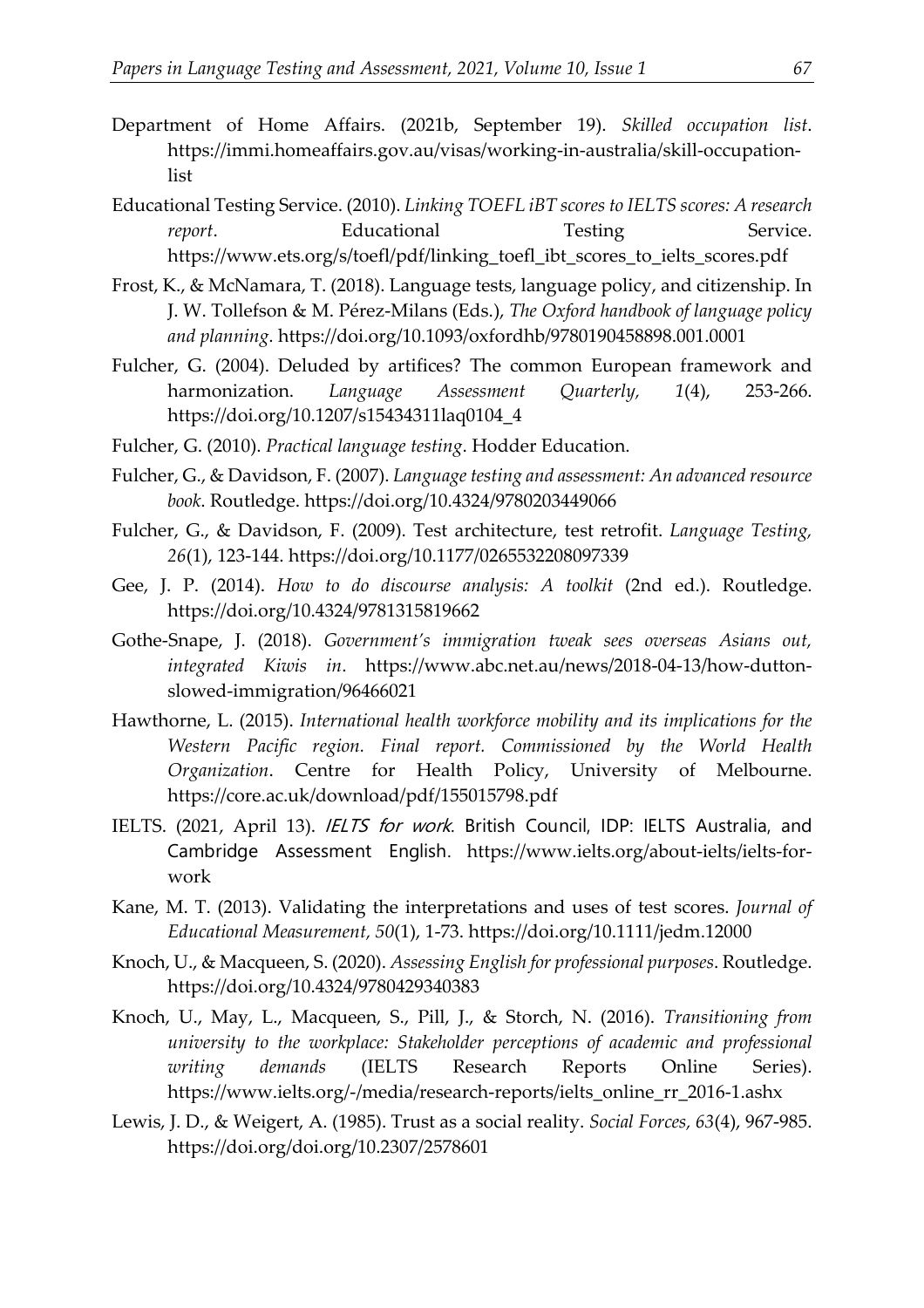- Lo Bianco, J. (2021). The discourse of the edge: Marginal advantage, positioning and linguistic entrepreneurship. *Multilingua, 40*(2), 261–275. https://doi.org/10.1515/multi-2020-0188
- Luhmann, N. (1979/2017). *Trust and power* (H. Davis, J. Raffan, K. Rooney, M. King, & C. Morgner, Trans.; English ed.). Polity.
- Macqueen, S., Pill, J., Elder, C., & Knoch, U. (2013). *Investigating the test impact of the OET: A qualitative study of stakeholder perceptions of test relevance and efficacy*. University of Melbourne, Language Testing Research Centre.
- Macqueen, S., & Ryan, K. (2019). Test mandate discourse: Debating the role of language tests in citizenship. In C. Roever & G. Wigglesworth (Eds.), *Social perspectives on language testing: Papers in honour of Tim McNamara* (pp. 55-71). Peter Lang.
- McNamara, T. (1990). *Assessing the second language proficiency of health professionals* [Doctoral dissertation, University of Melbourne]. https://minervaaccess.unimelb.edu.au/handle/11343/35332
- McNamara, T. (1996). *Measuring second language performance*. Longman.
- McNamara, T. (2012). Language assessments as shibboleths: A poststructuralist perspective. *Applied Linguistics, 33*(5), 564-581. https://doi.org/10.1093/applin/ams052
- McNamara, T., & Shohamy, E. (2008). Language tests and human rights. *International Journal of Applied Linguistics, 18*(1), 89-95. https://doi.org/10.1111/j.1473- 4192.2008.00191.x
- Medical Board Australian Health Practitioner Regulation Agency. (2020, September 18). *Area of need*. https://www.medicalboard.gov.au/registration/types/%20limitedregistration/area-of-need.aspx
- Miles, M. B., Huberman, A. M., & Saldaña, J. (2014). *Qualitative data analysis: A methods sourcebook* (3rd ed.). Sage.
- Milroy, J. (1999). The consequences of standardisation in descriptive linguistics. In T. Bex & R. J. Watts (Eds.), *Standard English: the widening debate* (pp. 16-39). Routledge.
- Milroy, J. (2001). Language ideologies and the consequences of standardization. *Journal of Sociolinguistics, 5*(4), 530-555. https://doi.org/10.1111/1467-9481.00163
- Moore, S. C. K., & Wiley, T. G. (2015). Interpretive policy analysis for language policy. In F. M. Hult & D. C. Johnson (Eds.), *Research methods in language policy and planning: A practical guide* (pp. 152-165). John Wiley & Sons. https://doi.org/10.1002/9781118340349.ch14
- O'Loughlin, K. (2011). The interpretation and use of proficiency test scores in university selection: How valid and ethical are they? *Language Assessment Quarterly, 8*(2), 146-160. https://doi.org/10.1080/15434303.2011.564698